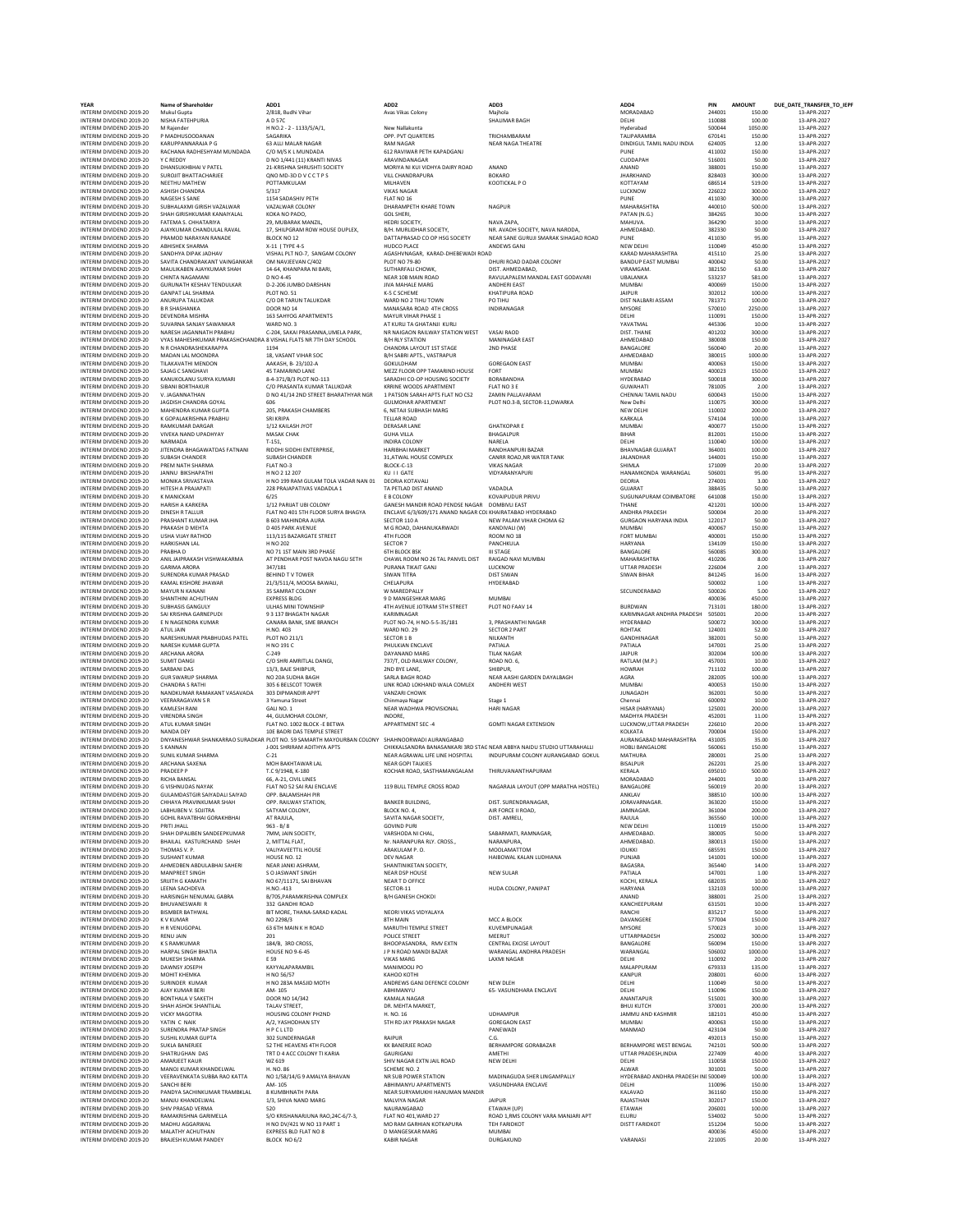| INTERIM DIVIDEND 2019-20<br>INTERIM DIVIDEND 2019-20 | ADWAIT MOHAN DESHPANDE<br>SHAILAIA KUDUR                  | F / 23 C WING<br>432 CHORD ROAD                                     | SNEHA BHAVAN<br><b>FIRST BLOCK</b>                                                     | NEAR CITY HIGH SCHOOL<br>RAJAJINAGAR                          | <b>GAON BHAG SANGLI</b><br>BANGALORE      | 416416<br>560010 | 150.00<br>500.00  | 13-APR-2027<br>13-APR-2027 |
|------------------------------------------------------|-----------------------------------------------------------|---------------------------------------------------------------------|----------------------------------------------------------------------------------------|---------------------------------------------------------------|-------------------------------------------|------------------|-------------------|----------------------------|
| INTERIM DIVIDEND 2019-20                             | RAHUL DILIP CHAVAN                                        | MUNJABAWASTI TINGRE NAGAR                                           | ROAD NO 14 SHIV MANDIR PUNE CITY                                                       | LAF STATION PUNE CITY PUNE PUNE                               | PUNE MAHARASHTRA                          | 411032           | 25.00             | 13-APR-2027                |
| INTERIM DIVIDEND 2019-20<br>INTERIM DIVIDEND 2019-20 | TUSHAR SHRIKISHAN BHUTADA<br>RAJU PRASAD GUPTA            | C/O M/S K L MUNDADA<br>P-105, SAGAR BHANGA COLONY                   | 612 RAVIWAR PETH KAPADGANJ<br>DURGAPUR                                                 |                                                               | PUNE CITY (M.S)<br>DIST- BURDWAN          | 411002<br>713211 | 150.00<br>75.00   | 13-APR-2027<br>13-APR-2027 |
| INTERIM DIVIDEND 2019-20                             | MANJU                                                     | $C-151$ .                                                           | NEW USMAN PUR                                                                          |                                                               | DELHI                                     | 110053           | 300.00            | 13-APR-2027                |
| INTERIM DIVIDEND 2019-20                             | SHITAL RAKESH SONI                                        | KANTHARIYA CHAKLA                                                   | <b>DEV CHAKLA</b>                                                                      |                                                               | NADIAD                                    | 387001           | 600.00            | 13-APR-2027                |
| INTERIM DIVIDEND 2019-20<br>INTERIM DIVIDEND 2019-20 | <b>GANGA RAM SINGH</b><br>LATIF HAJI KASAM KASMANI        | H.NO.207, ISLAM NAGAR<br>SATIDERI KUTIYANAWALA PLOT,                | SEOHARA<br>UPLETA.                                                                     | <b>DISTT-BIJNOR</b><br>DIST, RAJKOT                           | U.P                                       | 246746<br>360490 | 193.00<br>50.00   | 13-APR-2027<br>13-APR-2027 |
| INTERIM DIVIDEND 2019-20                             | <b>VRINDA P</b>                                           | VAISAKHAM                                                           | EDAMULACKAL                                                                            | ANCHAL                                                        | KOLLAM                                    | 691306           | 150.00            | 13-APR-2027                |
| INTERIM DIVIDEND 2019-20<br>INTERIM DIVIDEND 2019-20 | RAMESH REGONDA<br><b>JANAK RHARATKUMAR NAJK</b>           | H NO 103 PRAGATHI RESIDENCY<br>NAVJIVAN CO OP SOCIETY MAHADEV NAGAR | NEAR GANESH TEMPLE MIYPUR<br>AT/PO BILIMORA TA GANDEVI DI NAVSAR I A 3 SNEHAL HOSPITAL | HYDERABAD                                                     | ANDHRA PRADESH<br><b>BILIMORA GUJARAT</b> | 500050<br>396321 | 26.00<br>350.00   | 13-APR-2027<br>13-APR-2027 |
| INTERIM DIVIDEND 2019-20                             | AVADHUT SUBHASH GINDE                                     | <b>HOUSE NO. 1210,</b>                                              | SARAF GALLI,                                                                           | SHAHAPUR,                                                     | BELGAUM                                   | 590003           | 150.00            | 13-APR-2027                |
| INTERIM DIVIDEND 2019-20<br>INTERIM DIVIDEND 2019-20 | ATUL ASHOK KULKARNI<br><b>VIJAY KANJIBHAI RATHOD</b>      | 9/681 VIKRAM NAGAR<br>113/115 BAZAR GATE STREET 4TH FLOOR           | ICHALKARANJI<br>ROOM NO 18                                                             | FORT                                                          | MAHARASHTRA<br><b>MUMBAI</b>              | 416115<br>400001 | 22.00<br>150.00   | 13-APR-2027<br>13-APR-2027 |
| INTERIM DIVIDEND 2019-20                             | MAYA ANIL KUMAR                                           | 2074, STH STREET                                                    | 13TH MAIN ROAD                                                                         | ANNANAGAR WEST                                                | CHENNAI                                   | 600040           | 193.00            | 13-APR-2027                |
| INTERIM DIVIDEND 2019-20                             | MADHUBEN RAMJIBHAI KAKADIYA                               | 22, SHIVSAKTI SOCIETY,                                              | ATKOT ROAD,                                                                            |                                                               | JASDAN                                    | 360050           | 242.00            | 13-APR-2027                |
| INTERIM DIVIDEND 2019-20<br>INTERIM DIVIDEND 2019-20 | KHIMAND R. BHEDA<br>SAGARKUMAR BABULAL FALDU              | KHIMAND ENTERPRISE,<br>C/93 ASHWAMEGH SOC                           | NR. RAJ MAHEL<br>NR GAYATRI SCHOOL                                                     | NARODA                                                        | KESHOD.<br>AHMEDABAD                      | 362220<br>382330 | 25.00<br>86.00    | 13-APR-2027<br>13-APR-2027 |
| INTERIM DIVIDEND 2019-20                             | RIMA JAIN                                                 | 104 A MEHER APARTMENTS                                              | ANSTEY ROAD                                                                            |                                                               | MUMBAI                                    | 400026           | 350.00            | 13-APR-2027                |
| INTERIM DIVIDEND 2019-20<br>INTERIM DIVIDEND 2019-20 | YOGESH SHANKARBHAI INDULKAR<br>SEETHA SHANTHARAM GIRIMAJI | POLICE HEAD QUARTER<br>NO 58 RAMAKRISHNA GARDEN                     | BLOCK NO. 1, QUARTER NO. 10<br><b>BEL ROAD</b>                                         | NR. DOG SQUAD, JAMNAGAR ROAD<br>BANGALORE                     | <b>RAJKOT</b><br>KARNATAKA                | 360001<br>560054 | 195.00<br>450.00  | 13-APR-2027<br>13-APR-2027 |
| INTERIM DIVIDEND 2019-20                             | MANTHAN JITENDRA CHOKSHI                                  | SHYAMKUTIR                                                          | NR KHADAYATA COLONY                                                                    | <b>NETAJI ROAD</b>                                            | ELLISBRIDGE AHMEDABAD                     | 380006           | 300.00            | 13-APR-2027                |
| INTERIM DIVIDEND 2019-20<br>INTERIM DIVIDEND 2019-20 | <b>AVUDAIAPPANS</b><br>SHASHANK NAGESH THOMBARE           | GF 05, BOCHS RESIDENCY                                              | 80 FEET ROAD ASWATHNAGAR                                                               | RMV 2ND STAGE, 2ND BLOCK                                      | BANGALORE                                 | 560094<br>425002 | 150.00            | 13-APR-2027<br>13-APR-2027 |
| INTERIM DIVIDEND 2019-20                             | <b>VED PARKASH KALRA HUF</b>                              | PLOT NO 16,<br>H NO 408 DABWALI ROAD                                | NEW POSTAL COLONY,<br><b>GANPATI ENCLAVE</b>                                           | BEHIND M.J.COLLEGE,                                           | <b>JALGAON</b><br><b>BATHINDA</b>         | 151001           | 18.00<br>150.00   | 13-APR-2027                |
| INTERIM DIVIDEND 2019-20                             | NAMAN CHOPRA                                              | $F - 40$                                                            | <b>ASHOK VIHAR</b>                                                                     | PHASE-1                                                       | DELHI                                     | 110052           | 600.00            | 13-APR-2027                |
| INTERIM DIVIDEND 2019-20<br>INTERIM DIVIDEND 2019-20 | RAJKUMARI DAGA<br>POONAM MAHESHWARI                       | HOUSE NO 3, GALI NO 9<br>4/276(1), SHRASTHI ASTHA APPT.             | SARASWATI COLONY<br>FLAT NO. A-3                                                       | <b>BARAN ROAD</b><br><b>RANI GHAT</b>                         | KOTA (RAJASTHAN)<br><b>KANPUR</b>         | 324001<br>208002 | 150.00<br>150.00  | 13-APR-2027<br>13-APR-2027 |
| INTERIM DIVIDEND 2019-20                             | RAJESH AGARWAL                                            | 106, GOLMURI MARKET                                                 | <b>GOLMURI</b>                                                                         |                                                               | JAMSHEDPUR                                | 831003           | 100.00            | 13-APR-2027                |
| INTERIM DIVIDEND 2019-20<br>INTERIM DIVIDEND 2019-20 | RANVIR SINGH CHAUHAN<br><b>BINA JAJODIA</b>               | SIMBHAOLI SUGARS LTD<br>COSKJAJODIA AND CO                          | UNIT SIMBHAOLI DISTELERY<br>2ND FLOOR                                                  | PICK ME BUILDING                                              | GAZIABAD<br>KAMARPATTY GUWAHATI           | 245207<br>781001 | 10.00<br>150.00   | 13-APR-2027<br>13-APR-2027 |
| INTERIM DIVIDEND 2019-20                             | K VENKATA SUBBAIAH                                        | HOUSE NO 7/62-A6-1                                                  | <b>GANGIREDDY PALEM</b>                                                                | <b>RAJAMPET</b>                                               | KADAPA                                    | 516115           | 300.00            | 13-APR-2027                |
| INTERIM DIVIDEND 2019-20                             | ZAVERBEN HANSRAJ GADA                                     | 11 B DAYALU CHS LTD<br>GANGESHNAGAR DASHGHARA                       | <b>B P S CROSS RD NO 2</b>                                                             | MULUND WEST                                                   | <b>MUMBAI</b>                             | 400080<br>712402 | 150.00<br>50.00   | 13-APR-2027<br>13-APR-2027 |
| INTERIM DIVIDEND 2019-20<br>INTERIM DIVIDEND 2019-20 | KAUSHIK DAS<br>AKASH GUPTA                                | 19/4                                                                | DHANIAKHALI<br>TRIKUTA NAGAR                                                           | JAMMU                                                         | HOOGHLY<br>JAMMU                          | 180012           | 100.00            | 13-APR-2027                |
| INTERIM DIVIDEND 2019-20                             | PANCHAL MAHESHKUMAR RANCHHODLAL 202/2, PADAMA POLE        |                                                                     | WADIGAM                                                                                | <b>DARIAPUR</b>                                               | AHMEDABAD                                 | 380001           | 150.00            | 13-APR-2027                |
| INTERIM DIVIDEND 2019-20<br>INTERIM DIVIDEND 2019-20 | RAMACHANDRAPURAPU RAMU<br><b>TANUSREE RAKSHIT</b>         | H NO 17-50/1<br>VILL-CHOTOTAJPUR,                                   | JYOTHI NAGAR<br>P.O.-BEGAMPUR,                                                         | NORTH LALLAGUDA                                               | SECUNDERABAD<br>DIST.-HOOGHLY             | 500017<br>712306 | 115.00<br>30.00   | 13-APR-2027<br>13-APR-2027 |
| INTERIM DIVIDEND 2019-20                             | <b>BIMAI NAUTIYAL</b>                                     | 133                                                                 | NEHRU COLONY                                                                           |                                                               | DEHRADUN                                  | 248001           | 50.00             | 13-APR-2027                |
| INTERIM DIVIDEND 2019-20<br>INTERIM DIVIDEND 2019-20 | MAHESH RATHI<br>VITHALBHAI HARGOVINDBHAI PARMAR           | MAHARASHTRA PUSTAKALAYA<br>PLOT NO. - G/3                           | <b>TILAK ROAD</b><br>G.I.D.C. COLONY                                                   | MAHAL<br>SECTOR NO. - 26                                      | NAGPUR<br>GANDHINAGAR                     | 440002<br>382028 | 300.00<br>150.00  | 13-APR-2027<br>13-APR-2027 |
| INTERIM DIVIDEND 2019-20                             | <b>RUPAL VYASA</b>                                        | PLOT NO 300                                                         | SECTOR 22                                                                              | GANDHINAGAR                                                   |                                           | 382022           | 150.00            | 13-APR-2027                |
| INTERIM DIVIDEND 2019-20<br>INTERIM DIVIDEND 2019-20 | DAYA WANTI SACHDEVA<br>KIRANKUMAR RAYALA                  | <b>GANDHI NAGAR</b><br>H NO 11 10 729 A                             | NEAR OLD SETH HOSPITAL<br><b>BURHANPURAM</b>                                           | BANGA                                                         | BANGA<br>KHAMMAM                          | 144505<br>507001 | 150.00<br>750.00  | 13-APR-2027<br>13-APR-2027 |
| INTERIM DIVIDEND 2019-20                             | PREM SINGH                                                | 436 BLOCK NO 1                                                      | <b>TRILOK PURI</b>                                                                     |                                                               | DELHI                                     | 110091           | 300.00            | 13-APR-2027                |
| INTERIM DIVIDEND 2019-20                             | ASHISH BABUBHAI PATEL                                     | PLOT NO. - 661                                                      | AKTA COLONY                                                                            | SECTOR NO. - 27                                               | GANDHINAGAR                               | 382028           | 5.00              | 13-APR-2027                |
| INTERIM DIVIDEND 2019-20<br>INTERIM DIVIDEND 2019-20 | SHANTI DEVI<br>VARUN JITENDRA CHANDAN                     | $T-80.$<br>B 3 21 GIDC COLONY                                       | SHIVALIK NAGAR.<br>GIDC NEAR VIMA KAMDAR HOSPITAL                                      | <b>HARIDWAR</b><br>MANJALPUR                                  | UTTRANCHAL<br>VADODARA                    | 249403<br>390011 | 225.00<br>150.00  | 13-APR-2027<br>13-APR-2027 |
| INTERIM DIVIDEND 2019-20                             | MS. NEERAJA BANGA                                         | 204, GARDEN WIEW APT.                                               | A/10, SAHYOG SOCIETY                                                                   | GORWA                                                         | VADODARA                                  | 390016           | 100.00            | 13-APR-2027                |
| INTERIM DIVIDEND 2019-20<br>INTERIM DIVIDEND 2019-20 | <b>RAKESH KUMAR R</b><br>DILIPRAO DATTATRAY MOHITE        | NO 7/59 3RD MARIAMMAN KOIL STREET<br>6/3 SAI PRERANA                | <b>CANT PALLAVARAM</b><br>ROAD NO 16 KISAN NAGAR NO 2                                  | WAGALE ESTATE                                                 | CHENNAI<br>THANE                          | 600043<br>400604 | 450.00<br>86.00   | 13-APR-2027<br>13-APR-2027 |
| INTERIM DIVIDEND 2019-20                             | S.RAJARAM                                                 | 8/3                                                                 | RAMARAYAR AGRAHARAM                                                                    | THENNUR                                                       | TRICHY                                    | 620017           | 300.00            | 13-APR-2027                |
| INTERIM DIVIDEND 2019-20                             | ARVIND KUMAR SINGH                                        | MENKA~1. FLAT NO~ 201 AMRAPALI ROYAL                                | NEAR KALA PATHAR . 28 VAIRHAV KHAND GHAZIARAD                                          |                                                               | GHAZIABAD                                 | 201010           | 100.00            | 13-APR-2027                |
| INTERIM DIVIDEND 2019-20<br>INTERIM DIVIDEND 2019-20 | PATEL BHARATBHAI NARANBHAI<br>PARAMANAND MUNDRA           | 92, KANTIPARK SOCIETY<br>VILLAGE SHRI NAGAR                         | NR. GYANJYOT SCHOOL<br><b>SHRI NAGAR</b>                                               | <b>GHATLODIA</b><br>SHRI NAGAR                                | AHMEDABAD<br>DISTT.AJMER (RAJ.)           | 380061<br>305025 | 75.00<br>150.00   | 13-APR-2027<br>13-APR-2027 |
| INTERIM DIVIDEND 2019-20                             | NITIN MANUBHAI MODI                                       | 918. JAHAPANANI POLE.                                               | <b>KALPUR.</b>                                                                         |                                                               | AHMEDABAD.                                | 380001           | 150.00            | 13-APR-2027                |
| INTERIM DIVIDEND 2019-20<br>INTERIM DIVIDEND 2019-20 | <b>SUBHASH PAI</b><br>SUDHA RANI SINHA                    | 1228 BANGA BANGA<br>449                                             | BETUL MORKHA NEAR SHIV MANDIR<br>SECTOR 3D                                             | <b>BETUL</b><br><b>BOKARO STEEL CITY</b>                      | <b>BETULMP</b><br><b>BOKARO</b>           | 460661<br>827003 | 95.00<br>50.00    | 13-APR-2027<br>13-APR-2027 |
| INTERIM DIVIDEND 2019-20                             | DINESH MEHTA                                              | RAM LAKHAN CHAMBERS NO 16                                           | OLD NO 19 GENERAL MUTHIA STREET                                                        | IST FLOOR SOWCARPET                                           | CHENNAI                                   | 600079           | 200.00            | 13-APR-2027                |
| INTERIM DIVIDEND 2019-20<br>INTERIM DIVIDEND 2019-20 | PAWAN KUMAR                                               | 420 MOHANPURA MD PUR<br>PONNARY HOUSE                               | CIVIL LINE MOHANPUR<br>PACHALIPURAM PO                                                 | MAUHAMMADPUR KOTWALI<br>VATTANTHRA                            | ROORKEE<br>THRISSUR, KERALA               | 247666<br>680001 | 100.00<br>50.00   | 13-APR-2027<br>13-APR-2027 |
| INTERIM DIVIDEND 2019-20                             | <b>ROBY ANTONY P</b><br>A N RAMAKRISHNA                   | NO 1528 GEETHANJALI 17TH MAIN                                       | 2ND PHASE NEAR BANGALORE CENTRAL                                                       | J P NAGAR                                                     | BANGALORE                                 | 560078           | 50.00             | 13-APR-2027                |
| INTERIM DIVIDEND 2019-20                             | SANJAY KHANNA                                             | 2073 RANI BAGH                                                      | DELHI                                                                                  |                                                               |                                           | 110034           | 150.00            | 13-APR-2027                |
| INTERIM DIVIDEND 2019-20<br>INTERIM DIVIDEND 2019-20 | <b>SANUJA</b><br>BINDU RADHAKRISHAN GOPALAN               | 140<br>FLAT NO 201 IIND FLOOR                                       | KAMARAJAR ROAD<br>JAISHREE KRISHNA APPT VISHWAKRMA SC ASHIRWAD HOSPITAL ROAD CHALLA    | <b>SIVAKASI</b>                                               | VAPI                                      | 626123<br>396191 | 497.00<br>100.00  | 13-APR-2027<br>13-APR-2027 |
| INTERIM DIVIDEND 2019-20                             | <b>RENU VU</b>                                            | 436, MODERN APARTMENT                                               | SECTOR - 15, PLOT NO. - 5                                                              | <b>ROHINI</b>                                                 | DELHI                                     | 110085           | 150.00            | 13-APR-2027                |
| INTERIM DIVIDEND 2019-20<br>INTERIM DIVIDEND 2019-20 | LIJO P J<br>PRASHANT PRAVINCHANDRA SHAH                   | POTTATHUPARAMBIL HOUSE<br>A, RIVERVIEW APPARTMENT                   | SOUTH THORAVE<br>OPP. PADAV SCHOOL                                                     | PUDUKAD PO<br>SARDAR CHAWK, PADAV                             | THRISSUR, KERALA<br>DAHOD                 | 680301<br>389151 | 10.00<br>120.00   | 13-APR-2027<br>13-APR-2027 |
| INTERIM DIVIDEND 2019-20                             | <b>GIRISH PATHAK</b>                                      | C-716, SECTOR-C                                                     | MAHANAGAR                                                                              |                                                               | LUCKNOW                                   | 226006           | 47.00             | 13-APR-2027                |
| INTERIM DIVIDEND 2019-20<br>INTERIM DIVIDEND 2019-20 | <b>SUNIL KUMAR BANKA</b><br>ANITA KUMARI                  | HO. NO.-250<br>MAHATMA GANDHI NAGAR                                 | SAFDAR GANJ<br><b>BAZAR SAMITI</b>                                                     |                                                               | BARABANKI<br><b>BUXAR</b>                 | 225412<br>802103 | 6.00<br>200.00    | 13-APR-2027<br>13-APR-2027 |
| INTERIM DIVIDEND 2019-20                             | RAJARAM                                                   | <b>QUILA MOHAMMDI NAGAR</b>                                         | PO BHADARUKH                                                                           |                                                               | LUCKNOW                                   | 226002           | 50.00             | 13-APR-2027                |
| INTERIM DIVIDEND 2019-20                             | <b>SARLA DEVI</b>                                         | RATAN ENTERPRISES,                                                  | KARIDEVARAKERI, 1ST CROSS,                                                             | GANDHI BAZAR, SHIMOGA                                         | KARNATAKA                                 | 577201           | 50.00             | 13-APR-2027                |
| INTERIM DIVIDEND 2019-20<br>INTERIM DIVIDEND 2019-20 | SNIGDHA NEBU<br><b>NEESHA S SADANI</b>                    | C/O ARUN KUMAR NEBU<br>CL-274. SECTOR- II                           | KALPATARU APARTMENT<br>SAIT LAKE CITY                                                  | L 48 BOSE PARA KAMDAHARI                                      | <b>GARIA KOLKATA</b><br><b>KOLKATA</b>    | 700084<br>700091 | 150.00<br>1000.00 | 13-APR-2027<br>13-APR-2027 |
| INTERIM DIVIDEND 2019-20                             | PARASMAL PRAKASH CHAND BAFNA                              | NO 17-18, 2ND FLOOR                                                 | BHD LIFE STYLE ANJANEYA CROSS STREET AUSTIN TOWN VIVEKNAGAR                            |                                                               | BANGALORE                                 | 560047           | 300.00            | 13-APR-2027                |
| INTERIM DIVIDEND 2019-20<br>INTERIM DIVIDEND 2019-20 | KINJALBEN JASHVANTBHAI BHAVSAR<br>S A MURALIDHARA         | MOTI FALI NEAR JAIN DERASAR.<br><b>DEVI KRIPA HOUSE</b>             | MU-PETHAPUR,<br><b>PINTOS LANE</b>                                                     |                                                               | DIST. GANDHINAGAR (GUJ.)<br>MANGALORE     | 382610<br>575003 | 75.00<br>10.00    | 13-APR-2027<br>13-APR-2027 |
| INTERIM DIVIDEND 2019-20                             | <b>BABUBHAI J SANKLA</b>                                  | B/8, CHITRAKUT                                                      | ANAND NAGAR                                                                            | <b>JAFRABAD</b>                                               | GODHRA                                    | 389001           | 50.00             | 13-APR-2027                |
| INTERIM DIVIDEND 2019-20<br>INTERIM DIVIDEND 2019-20 | NARASAIAH YEDDANAPUDI<br>NAVNEET VUAY                     | 12 7 110 FLAT 104 SUVARNA APTS<br>E 13                              | <b>KESAVANAGAR COLONY</b><br><b>VALLABH BARI</b>                                       | NEW METTUGUDA                                                 | SECUNDERABAD<br>KOTA                      | 500017<br>324007 | 243.00<br>150.00  | 13-APR-2027<br>13-APR-2027 |
| INTERIM DIVIDEND 2019-20                             | PANKAJ KUMAR                                              | C/O JINDAL SAW LTD                                                  | VILL MANAKAPAYA                                                                        | <b>MUNDRA</b>                                                 | KUTCH                                     | 370415           | 186.00            | 13-APR-2027                |
| INTERIM DIVIDEND 2019-20                             | <b>GULJARI LAL SONI</b>                                   | H.NO.93-B                                                           | MEDICAL ENC. M.C.<br><b>KANPUR ROAD</b>                                                | WARD NO.48. TEH-AMRITSAR-2                                    | AMRITSAR                                  | 143001           | 350.00            | 13-APR-2027<br>13-APR-2027 |
| INTERIM DIVIDEND 2019-20<br>INTERIM DIVIDEND 2019-20 | PURSOTTAM DAS SHARMA<br><b>BADAMPUDI SUBBA LAKSHMI</b>    | H NO 216<br>H NO 13-1-84/1/C/1, PLOT NO.88/5                        | MOTINAGAR (NEAR KABIRNAGAR BUS STC ERRAGADDA                                           | <b>TALPURA</b>                                                | <b>JHANSI</b><br><b>HYDERABAD</b>         | 284001<br>500018 | 100.00<br>80.00   | 13-APR-2027                |
| INTERIM DIVIDEND 2019-20                             | SATISH KUMAR GUPTA                                        | B 7 303 DANA MANDL                                                  | PHILLAUR.                                                                              | DIST JALANDHAR.                                               | PUNJAB                                    | 144410           | 20.00             | 13-APR-2027                |
| INTERIM DIVIDEND 2019-20<br>INTERIM DIVIDEND 2019-20 | G S SARAVANAN<br>RAVINDRA KUMAR NANDA                     | 19/39 TITAN TOWNSHIP<br>FLAT NO. 5 FIRST FLOOR                      | MATHIGIRI<br>112/246 MAMTA APARTMENTS                                                  | <b>HOSUR</b><br>PHASE ONE SWAROOP NAGAR                       | TAMILNADU<br><b>KANPUR</b>                | 635110<br>208002 | 300.00<br>100.00  | 13-APR-2027<br>13-APR-2027 |
| INTERIM DIVIDEND 2019-20                             | DURGA PRASAD VERMA                                        | M-191 A KII A MOHAMMADI                                             | NAGAR SECTOR M ASHIANA                                                                 | LDA COLONY                                                    | LUCKNOW UTTAR PRADESH INDIA 226012        |                  | 17.00             | 13-APR-2027                |
| INTERIM DIVIDEND 2019-20<br>INTERIM DIVIDEND 2019-20 | PREM PRAKASH CHAUHAN<br>DNYNESHWAR BHIMAJI SHINDE         | SULTANPUR URF BNAURA<br>AT POST CHITALI DISTELERI                   | <b>TAL.RAHATA</b>                                                                      | DIST.AHMEDNAGAR                                               | MAU<br>RAHATA                             | 275101<br>413709 | 166.00<br>23.00   | 13-APR-2027<br>13-APR-2027 |
| INTERIM DIVIDEND 2019-20                             | HARI SINGH KHANGAROT                                      | 222 NEAR FORT                                                       | MARWA                                                                                  | TFH- DUDU                                                     | <b>JAIPUR</b>                             | 303348           | 25.00             | 13-APR-2027                |
| INTERIM DIVIDEND 2019-20<br>INTERIM DIVIDEND 2019-20 | ARUN KUMAR NEBU<br>DINESH VRAJLAL KAPASI                  | KALPATARU APARTMENT<br>I/1.AYOJANNAGAR SOCIETY                      | L 48 BOSE PARA<br>NR. SHREYAS RLY CROSSING                                             | KAMDAHARI GARIA<br>PALDI                                      | KOLKATA<br>AHMEDABAD                      | 700084<br>380007 | 150.00<br>100.00  | 13-APR-2027<br>13-APR-2027 |
| INTERIM DIVIDEND 2019-20                             | ANIL TUKARAM SHINDE                                       | <b>BHAKTI NAGAR,</b>                                                |                                                                                        | OPP. POST OFFICE,                                             | NAVSARI.                                  | 396445           | 135.00            | 13-APR-2027                |
| INTERIM DIVIDEND 2019-20<br>INTERIM DIVIDEND 2019-20 | MADHUKAR BABAJI SANKPAL                                   | 394 EO VIDHYAVASIN ROAD BAHADUR                                     | SHAIKH CHIPALUN VIDHYAVASINI ROAD                                                      | CHIPLUN                                                       | MAHARASHTRA, INDIA<br><b>UTTRAKHAND</b>   | 415605           | 200.00            | 13-APR-2027<br>13-APR-2027 |
| INTERIM DIVIDEND 2019-20                             | CHANDAN LOHANI<br>A MOHAN                                 | KENDRIYA VIDYALAYA HALDWANI.<br>NO.423, MUNIYAMMAL NAGAR            | PO-BHOTIA PAROW HALDWANI.<br>PALAVANSATHU POST                                         | DISTT-NAINITAL.<br>VELLORE                                    | VELLORE                                   | 263141<br>632002 | 1.00<br>5.00      | 13-APR-2027                |
| INTERIM DIVIDEND 2019-20                             | <b>B N CHANDRA SHEKHAR</b>                                | NO 89-136<br>60 MT CLOTH MARKET                                     | <b>UPSTAIRS</b>                                                                        | <b>SURVEYORS STREET</b>                                       | BANGALORE                                 | 560004           | 150.00            | 13-APR-2027                |
| INTERIM DIVIDEND 2019-20<br>INTERIM DIVIDEND 2019-20 | SANGEETA VYAS<br>AMIT PRABHUDAYAL JIWARAJKA               | 2/32 JUHU NEEL SAGAR                                                | <b>VITTHAL BHAWAN</b><br>J V P D SCHEM                                                 | MUMBAI                                                        | INDORE (M.P.)<br>MUMBAI                   | 452002<br>400049 | 44.00<br>50.00    | 13-APR-2027<br>13-APR-2027 |
| INTERIM DIVIDEND 2019-20                             | MALIPEDDY SUBBARAMAIAH                                    | D. NO 5/164                                                         | SUNKALAMMA STREET                                                                      |                                                               | NANDYAL                                   | 518501           | 10.00             | 13-APR-2027                |
| INTERIM DIVIDEND 2019-20<br>INTERIM DIVIDEND 2019-20 | <b>DHARAM SHANKAR</b><br>PREM SINGH SAMBYAL               | H NO B185 KENADRIYA VIHAR<br>62 SEC 2                               | DY BLOCK B BLOCK SECTOR 5<br>PAMPOSH COLONY                                            | <b>GURGAON TEHSIL GURGAON DISTT GURGAON</b><br><b>JANIPUR</b> | <b>GURGAON HARYANA INDIA</b><br>JAMMU     | 122011<br>180001 | 58.00<br>20.00    | 13-APR-2027<br>13-APR-2027 |
| INTERIM DIVIDEND 2019-20                             | CHANDRA KANT SINGHAL                                      | SINGHAL AUTOMOBILE                                                  | DHANIPUR                                                                               |                                                               | ALIGARH                                   | 202001           | 49.00             | 13-APR-2027                |
| INTERIM DIVIDEND 2019-20                             | SANDEEP KATOCH                                            | <b>VILL AIMA</b>                                                    | PO AND TEH PALAMPUR                                                                    | DISTRICT JAMMU                                                | <b>KANGRA</b>                             | 176061           | 20.00             | 13-APR-2027                |
| INTERIM DIVIDEND 2019-20<br>INTERIM DIVIDEND 2019-20 | <b>KRISHAN SINGH</b><br><b>RAM CHARAN VERMA</b>           | VILLAGE SARDHAL<br>$7 - GH - 2$                                     | P/O UTTAR BEHNI                                                                        | <b>JAWAHAR NAGAR</b>                                          | JAMMU AND KASHMIR<br><b>JAIPUR</b>        | 181145<br>302004 | 100.00<br>150.00  | 13-APR-2027<br>13-APR-2027 |
| INTERIM DIVIDEND 2019-20                             | <b>BHADRESWAR KHANIKAR</b>                                | P/NOZ/6                                                             | <b>NS AREA</b>                                                                         | MULIABARI DIGBOI                                              | <b>DIGBOI</b>                             | 786171           | 2.00              | 13-APR-2027                |
| INTERIM DIVIDEND 2019-20<br>INTERIM DIVIDEND 2019-20 | PANKAJ GROVER<br><b>OSCAR KUJUR</b>                       | 86<br>$D-166$                                                       | BLOCK-10<br>PH-4, AYA NAGAR EXTN                                                       | <b>SUBHASH NAGAR</b><br>NEW DELHI                             | NEW DELHI<br><b>NEW DELHI</b>             | 110027<br>110047 | 150.00<br>20.00   | 13-APR-2027<br>13-APR-2027 |
| INTERIM DIVIDEND 2019-20                             | SUBHAS KUMAR JHA                                          | 196, SHYAM NAGAR NX "A",                                            | NR. JINESHWAR SCHOOL.                                                                  | MR 10 CHOURAHA,                                               | INDORE (M.P.)                             | 452010           | 100.00            | 13-APR-2027                |
| INTERIM DIVIDEND 2019-20<br>INTERIM DIVIDEND 2019-20 | <b>SUNITA KHEMKA</b><br>SURESH WAMAN SONWALKAR            | 31/3, BAIKUNTH CHATERJEE LANE,<br><b>H S ADITYANAGARI</b>           | TAL DIST SATARA PIRWADI                                                                |                                                               | HOWRAH<br>KHED                            | 711101<br>415002 | 100.00<br>200.00  | 13-APR-2027<br>13-APR-2027 |
| INTERIM DIVIDEND 2019-20                             | THANSINGH RAJPUROHIT                                      | A/405, GIRIRATH SOCIETY,                                            | 3RD CARTER ROAD,                                                                       | BORIVALI (EAST),                                              | MUMBAI.                                   | 400066           | 20.00             | 13-APR-2027                |
| INTERIM DIVIDEND 2019-20<br>INTERIM DIVIDEND 2019-20 | SUDHA GOSWAMI<br>ARROJU BHEESHMA CHARY                    | A/4/23 GOYAL INTERCITY<br>H NO 7-1-461                              | OPP T V TOWER<br>MANKKAMMATHOTA                                                        | DRIVE IN ROAD<br>KARIMNAGAR                                   | AHMEDABAD<br>KARIMNAGAR                   | 380054<br>505001 | 50.00<br>50.00    | 13-APR-2027<br>13-APR-2027 |
| INTERIM DIVIDEND 2019-20                             | <b>GHANSHYAM RAICHUR</b>                                  | 2 MANGESH MAHALAXMI SOC                                             | <b>GOSHALA ROAD</b>                                                                    | MULUND WEST                                                   | MUMBAI                                    | 400080           | 1.00              | 13-APR-2027                |
| INTERIM DIVIDEND 2019-20                             | OM PRAKASH YADAV                                          | POSTMAN                                                             | <b>BHOWALI</b>                                                                         |                                                               | NAINITAL                                  | 263002           | 10.00             | 13-APR-2027                |
| INTERIM DIVIDEND 2019-20<br>INTERIM DIVIDEND 2019-20 | ARBIND KUMAR GUPTA<br>Suresh Kumar Sharma                 | 36B, ACHARYA JAGADISH BOSE ROAD<br>Prabhat App.                     | 379, Dakshindhari Road                                                                 | 3rd Floor, Shree Bhumi                                        | KOLKATA<br>Kolkata                        | 700017<br>700048 | 74.00<br>200.00   | 13-APR-2027<br>13-APR-2027 |
| INTERIM DIVIDEND 2019-20                             | <b>CHANDAN NANDY</b>                                      | ABHIPURA APARTMENT.                                                 | YAMINI ROY ROAD.                                                                       | POST-SILIGURI.                                                | DIST.- DARJEELING                         | 734004           | 200.00            | 13-APR-2027                |
| INTERIM DIVIDEND 2019-20<br>INTERIM DIVIDEND 2019-20 | YELURI CHALO BADARI NARAYANA<br>ANUJ KUMAR AGGARWAL       | SANGAM BAZAR<br>$A-11/19$                                           | D. NO 18.1.88<br>VASANT VIHAR                                                          |                                                               | SATTENAPALLI<br>NEW DELHI                 | 522403<br>110057 | 250.00<br>70.00   | 13-APR-2027<br>13-APR-2027 |
| INTERIM DIVIDEND 2019-20                             | MAYANKKUMAR D. SHAH                                       | F/20, SANTRAM PARK SOCIETY                                          | NR. SNEHAL PARK SOCIETY                                                                | HARNI VARASIYA RING ROAD                                      | VADODARA                                  | 390006           | 200.00            | 13-APR-2027                |
| INTERIM DIVIDEND 2019-20<br>INTERIM DIVIDEND 2019-20 | Bhagwati Jhunjhunwala<br>PRAKASH CHANDRA SAXENA           | 497, Naratantala West<br>656                                        | Shiv Shankar Apartment<br>KHATI BABA COLONY                                            | Kestopur<br><b>DILDAR NAGAR</b>                               | Kolkata<br><b>JHANSI</b>                  | 700059<br>284001 | 100.00<br>19.00   | 13-APR-2027<br>13-APR-2027 |
| INTERIM DIVIDEND 2019-20                             | <b>SUDHIR SHAH</b>                                        | A-26/1 SHANTI PATH                                                  | <b>TILAK NAGAR</b>                                                                     |                                                               | <b>JAIPUR</b>                             | 302004           | 150.00            | 13-APR-2027                |
| INTERIM DIVIDEND 2019-20<br>INTERIM DIVIDEND 2019-20 | <b>RBLGARG</b><br>PRADEEP KUMAR SHARMA                    | PLOT NO - 14<br>322/2 PHASE 2 PANDITWARI CHAKRATA                   | OLD ROADWAYS DEPOT<br>DEHRADUN NEAR ACC CEMENT SHOP                                    | OPP CIRCUIT HOUSE<br>,DEHRADUN                                | <b>BHARATPUR</b><br>UTTARAKHAND, INDIA    | 321001<br>248007 | 50.00<br>300.00   | 13-APR-2027<br>13-APR-2027 |
| INTERIM DIVIDEND 2019-20                             | JAYSHREE HASMUKH GORE                                     | B-101 PRITHVI CO OP H S                                             | DAMODAR NAGAR NR SARASWATI BAUG OPP INDIAN OVERSEAS BANK                               |                                                               | VIVA COLLEGE ROAD VIRAR WEST              | 401303           | 50.00             | 13-APR-2027                |
| INTERIM DIVIDEND 2019-20                             | JAYESHKUMAR GUNVANTLAL SHAH                               | 105-B VAISHNAVIDEVI SOCIETY                                         | OPP HARIDHAM APT.                                                                      | <b>GIDC ROAD</b>                                              | MANJALPUR VADODARA                        | 390011           | 28.00             | 13-APR-2027                |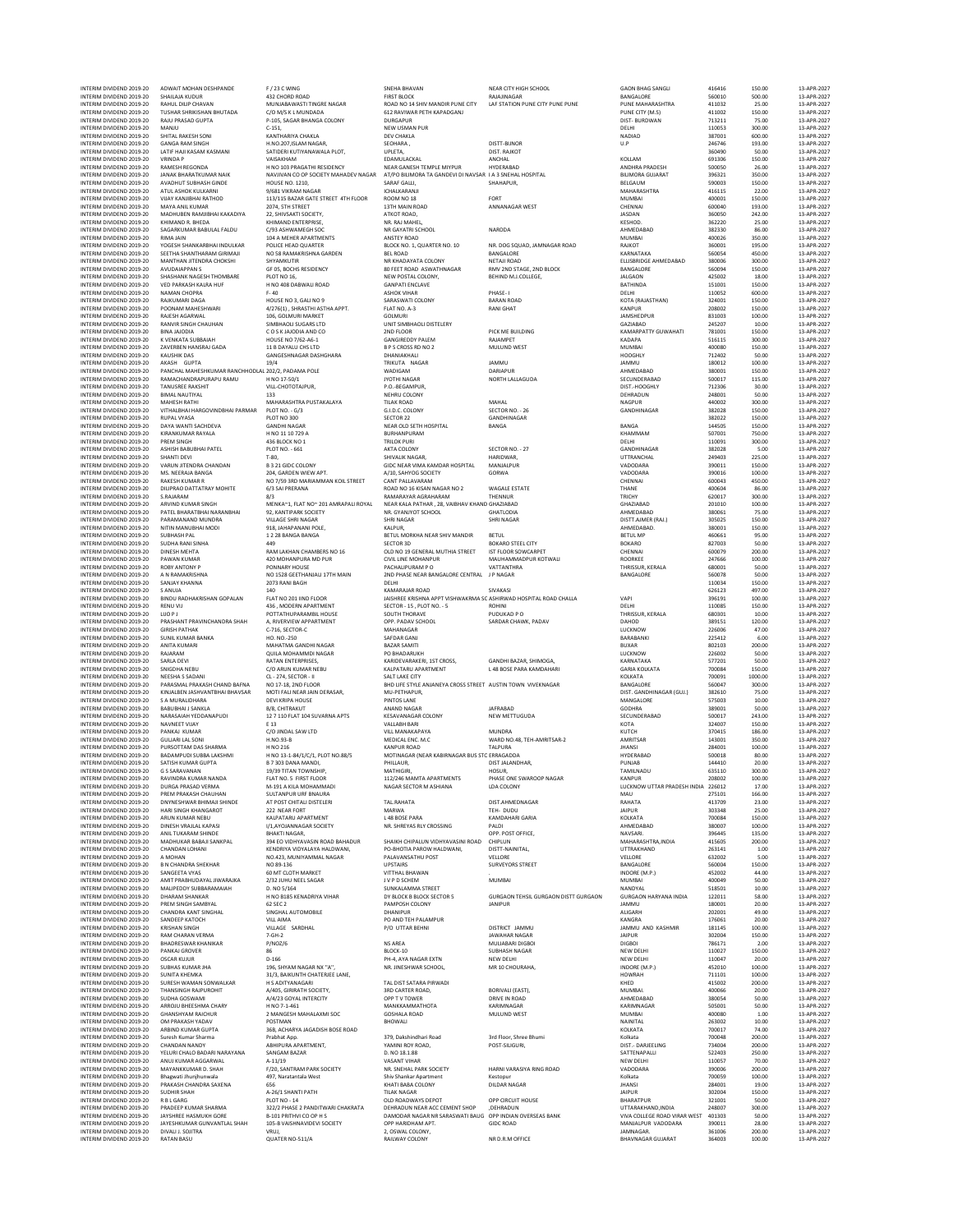| INTERIM DIVIDEND 2019-20<br>INTERIM DIVIDEND 2019-20 | VISHWANATH GOPAL SHASTRI<br>SHAILESH KHUSHALCHAND PAGARIYA                                     | HO NO 668/5<br>3/4 SHRI GANESH APARTMENTS                                          | AT PO HERVATTA<br>LANE NO-9A, PRABHAT ROAD                 | TQ KUMTA<br><b>FRANDWANE</b>                            | DIST UTTARA KANNADA<br>PUNE                   | 581332<br>411004 | 10.00<br>150.00  | 13-APR-2027<br>13-APR-2027 |
|------------------------------------------------------|------------------------------------------------------------------------------------------------|------------------------------------------------------------------------------------|------------------------------------------------------------|---------------------------------------------------------|-----------------------------------------------|------------------|------------------|----------------------------|
| INTERIM DIVIDEND 2019-20                             | VINITA NARESH SHARMA                                                                           | 501 NEELMANI 2ND                                                                   | BAPUBHAI VASI ROAD                                         | <b>VILEPARLE WEST</b>                                   | MUMBAI                                        | 400056           | 150.00           | 13-APR-2027                |
| INTERIM DIVIDEND 2019-20<br>INTERIM DIVIDEND 2019-20 | RAJNI BHARGAVA<br>SHIVPRASAD SHENOY                                                            | DH BUILDING 244/9<br>D-307.TAMARIND                                                | HATHI BATTA<br>THE SCENIC ACRES CO-OP HOUSING              | SOCIETY LTD.CHANDRAWADDO                                | <b>AJMER</b><br><b>FATORDA</b>                | 305001<br>403602 | 150.00<br>10.00  | 13-APR-2027<br>13-APR-2027 |
| INTERIM DIVIDEND 2019-20                             | <b>VIJAY SHRIVASTAVA</b>                                                                       | 213 MAIN ROAD                                                                      | CHUNA BHATTA TOPDADA                                       | <b>WARD NO 3248</b>                                     | <b>AJMER</b>                                  | 305001           | 25.00            | 13-APR-2027                |
| INTERIM DIVIDEND 2019-20<br>INTERIM DIVIDEND 2019-20 | VIRUPAKSHAPPA FAKIRAPPA KALAGI<br>SAVITRI GUPTA                                                | H NO 37 SHAHPUR PETH<br><b>BUS STAND</b>                                           | <b>BASWESHAN ARNAGAR</b><br>WARD NO. 3,                    | NR AC OF GADAG<br>OLD A. B. ROAD,                       | GADAG<br>PACHORE (M.P.)                       | 582101<br>465683 | 2.00<br>150.00   | 13-APR-2027<br>13-APR-2027 |
| INTERIM DIVIDEND 2019-20                             | KHUSHALCHAND CHAGANLAL PAGARIYA                                                                | 3/4, SHRI GANESH APARTMENT                                                         | PRABHAT ROAD, LANE NO.9                                    | ERANDAWANA                                              | PUNE                                          | 411004           | 150.00           | 13-APR-2027                |
| INTERIM DIVIDEND 2019-20<br>INTERIM DIVIDEND 2019-20 | MAHESH SINGH KANWAR<br>ASHOK KUMAR ARORA                                                       | H NO 20<br>29/13, NEW BHAGWAT PURA                                                 | <b>BAIGA PARA</b>                                          | KHAIRBHAUNA PANDHNIA                                    | <b>KORBA</b><br>MEERUT                        | 495454<br>250002 | 100.00<br>10.00  | 13-APR-2027<br>13-APR-2027 |
| INTERIM DIVIDEND 2019-20<br>INTERIM DIVIDEND 2019-20 | KOMANDUR SRINIVASA RAJASEKHAR<br><b>GURCHARAN SINGH</b>                                        | C/O LIC OF INDIA<br>H NO 235 BILLA WALLCHAPPRI                                     | 2ND FLOOR, UNION OFFICE<br>OPP SONU TENT SERVICE KHANNA    | DIVISIONAL OFFICE, SAIFABAD<br>LUDHIANA                 | HYDERABAD<br>PUNJAB                           | 500063<br>141401 | 450.00<br>15.00  | 13-APR-2027<br>13-APR-2027 |
| INTERIM DIVIDEND 2019-20                             | JYOTIRINDRA MOHAN SARKAR                                                                       | 176, SF ROAD                                                                       | MILANPALLY                                                 | SILIGURI                                                | <b>WEST BENGAL</b>                            | 734005           | 25.00            | 13-APR-2027                |
| INTERIM DIVIDEND 2019-20<br>INTERIM DIVIDEND 2019-20 | INDUPAKAYALA NAGA TIRUMALA RAO<br>Mohammad Aslam Khan                                          | D NO 3-12<br>R N 2, Chwal No 1,                                                    | KORUMILLI<br>Nagma Chawl, Ganesh Nagar,                    | Santacruze E                                            | KAPILESWARA PURAM MANDAL<br>Mumba             | 533314<br>400029 | 31.00<br>150.00  | 13-APR-2027<br>13-APR-2027 |
| INTERIM DIVIDEND 2019-20                             | SHEETAL MOHANDAS NAIK                                                                          | KISHORI BHAVAN PMC W-9-14-10                                                       | SHANKAR PARVATI GANESH MANDIR RD                           | KHADPABANDH                                             | PONDA GOA                                     | 403401           | 300.00           | 13-APR-2027                |
| INTERIM DIVIDEND 2019-20<br>INTERIM DIVIDEND 2019-20 | PANKAJBHAI J. RUPERA<br>Vikas Khatwan                                                          | <b>KHANDI POLE</b><br>G 46                                                         | <b>NALIYA PA</b><br>Lajpat Nagar I                         | WADHWAN<br>New Delhi                                    | SURENDRANAGAR<br>Delhi                        | 363030<br>110024 | 219.00<br>33.00  | 13-APR-2027<br>13-APR-2027 |
| INTERIM DIVIDEND 2019-20<br>INTERIM DIVIDEND 2019-20 | N SURESH                                                                                       | 403, 4TH FLOOR                                                                     | COMMERCE HOUSE                                             | 9/1, CUNNINGHAM ROAD                                    | BANGALORE                                     | 560052<br>580001 | 300.00           | 13-APR-2027<br>13-APR-2027 |
| INTERIM DIVIDEND 2019-20                             | JAYASHRI V DESHPANDE<br>PIYUSH CHATTAR                                                         | NO 10-1<br>37, KASTURBA NAGAR,                                                     | <b>HEMBLI GALLI</b>                                        |                                                         | DHARWAD<br>RATLAM (M.P.)                      | 457001           | 488.00<br>3.00   | 13-APR-2027                |
| INTERIM DIVIDEND 2019-20<br>INTERIM DIVIDEND 2019-20 | LALIT MOHAN GOYAL<br>RANGANATHAN GURURAJAN                                                     | 125, CHURCH STREET,<br>FLAT A SRI KARUMARI AMMAN FLATS                             | <b>BUNGALOW AREA,</b><br>DOOR NO 18 37TH STREET EXTN       | NANGANALLUR                                             | MEERUT (U.P)<br>CHENNAI                       | 250001<br>600061 | 50.00<br>300.00  | 13-APR-2027<br>13-APR-2027 |
| INTERIM DIVIDEND 2019-20                             | H A SHIVA SHANKAR                                                                              | PUSHPAGIRI SOCIETY                                                                 | 2ND CROSS                                                  | OLD GANIGARA ST                                         | HASSAN                                        | 573201           | 10.00            | 13-APR-2027                |
| INTERIM DIVIDEND 2019-20<br>INTERIM DIVIDEND 2019-20 | <b>HARISH KUMAR ANANC</b><br>CHANDRA PRAKASH GUPTA                                             | 43, GOVIND PURI<br>50, BUROTOLLA STREET                                            | <b>KANKER KHERA</b><br>2ND FLOOR                           |                                                         | MEERUT<br>KOLKATA                             | 250001<br>700007 | 96.00<br>300.00  | 13-APR-2027<br>13-APR-2027 |
| INTERIM DIVIDEND 2019-20                             | KINJAL UMESHBHAI SHAH                                                                          | 31, DIPAK FLATS                                                                    | <b>B/H MANSI COMPLEX</b>                                   | VASTRAPUR                                               | AHMEDABAD                                     | 380015           | 25.00            | 13-APR-2027                |
| INTERIM DIVIDEND 2019-20<br>INTERIM DIVIDEND 2019-20 | MINAXI PRAFUL SATRA<br>SAPNA                                                                   | 701 REHANA HEIGHTS<br>KHATRIYON KA UPARLA VAS                                      | <b>6 CHAPEL LANE</b><br>AAJAD CHOUK                        | SANTACRUZ WEST MUMBAI<br><b>BARMER</b>                  | MAHARASHTRA<br><b>BARMER RAJASTHAN</b>        | 400054<br>344001 | 150.00<br>150.00 | 13-APR-2027<br>13-APR-2027 |
| INTERIM DIVIDEND 2019-20<br>INTERIM DIVIDEND 2019-20 | NATHU RAM SAHU<br>DINESH KUMAR DHAWAN                                                          | S/O LATE BHAGVANDAS, SAHU, KATRA<br>B-1 SEC-1 BAWANA IND AREA                      | MOTI, BHAVANKE, SAMNE BANDA<br>NEAR HANUMAN MANDIR         | ,BANDA<br>NEW DELHI                                     | UTTAR PRADESH, INDIA<br>DELHI                 | 210001<br>110039 | 275.00<br>1.00   | 13-APR-2027<br>13-APR-2027 |
| INTERIM DIVIDEND 2019-20                             | RAJESH TIWARI                                                                                  | C <sub>16</sub>                                                                    | RENUSAGAR COLONY                                           | P O RENUSAGAR                                           | DISTT SONEBHADRA UP                           | 231218           | 75.00            | 13-APR-2027                |
| INTERIM DIVIDEND 2019-20<br>INTERIM DIVIDEND 2019-20 | MILIND DULLABH CHAUDHAR<br>MOHD NAJMUDDIN KAMAL                                                | B/6 ASHIRWAD SOCIETY MIDC HIGHWAY<br>BABA KAMAL MANZIL MOHAMMAD ALI ROAD MOMINPURA | NEAR OLD PETROL PUMP                                       | NAGPUR                                                  | <b>BADLAPUR</b><br>MAHARASHTRA                | 421503<br>440018 | 2.00<br>10.00    | 13-APR-2027<br>13-APR-2027 |
| INTERIM DIVIDEND 2019-20                             | AVANEESH KUMAR                                                                                 | <b>B/401 STELLAR KINGS COURT</b>                                                   | <b>SECTOR 50</b>                                           | NOIDA IN NOIDA                                          | NOIDA UTTAR PRADESH INDIA                     | 201303           | 242.00           | 13-APR-2027                |
| INTERIM DIVIDEND 2019-20<br>INTERIM DIVIDEND 2019-20 | <b>SAGAR PAGARIA</b><br>JOSEPH ANTONY                                                          | 613/3/1 FLAT NO 404 4TH FLOOR<br>HOUSE NO 302                                      | GAGAN ENCLAVE APARTMENT<br>MANGAPATI TOWERS                | BIBWEWADI NEAR GANGADHAM CHOWK<br>SAIDABAD COLONY       | PUNE MAHARASHTRA INDIA<br>MAIN ROAD HYDERARAD | 411037<br>500059 | 100.00<br>1.00   | 13-APR-2027<br>13-APR-2027 |
| INTERIM DIVIDEND 2019-20                             | SARITA MAHESHWARI                                                                              | HOUSE NO- 10 MODEL TOWN                                                            | GALI NO-1 WARD NO-7<br>B/H. MUNICIPAL SCHOOL. ISANPUR.     | BAHADURGARH<br>NR. ISANPUR ROAD.                        | <b>HARYANA</b>                                | 124507           | 150.00           | 13-APR-2027                |
| INTERIM DIVIDEND 2019-20<br>INTERIM DIVIDEND 2019-20 | ROHITBHAI P. PATEL<br>VYAS PRAKASHCHANDRA GHANSHYAMJI                                          | D-96, DHWANI TENAMENT,<br>8 VISHAL FLATS NR 7TH DAY SCHOOL                         | <b>B/H RAILWAY STATION</b>                                 | MANI NAGAR E                                            | AHMEDABAD<br>AHMEDABAD                        | 382443<br>380008 | 150.00<br>150.00 | 13-APR-2027<br>13-APR-2027 |
| INTERIM DIVIDEND 2019-20<br>INTERIM DIVIDEND 2019-20 | JOSY J VALIYAPARAMBII<br><b>GURCHARAN SINGH PANNU</b>                                          | VALIAPARAMBIL HOUSE<br>HOUSE NO 4 A/3 MODEL TOWN                                   | THURUTHY PO                                                | CHANGANACHERRY                                          | KOTTAYAM, KERALA<br>PATIALA (PUN)             | 686535<br>147001 | 150.00<br>80.00  | 13-APR-2027<br>13-APR-2027 |
| INTERIM DIVIDEND 2019-20                             | ASHOK KUMAR AGARWAL                                                                            | SATYA RAMA HOUSE                                                                   | <b>BASANTI NAGAR ROAD</b>                                  | <b>UDIT NAGAR</b>                                       | ROURKELA                                      | 769012           | 500.00           | 13-APR-2027                |
| INTERIM DIVIDEND 2019-20<br>INTERIM DIVIDEND 2019-20 | N PATTABIRAMAN<br>ULHAS APPAJI KAMBLE                                                          | 47 (8)<br>43/854 ANAND CHS LTD                                                     | FIRST CROSS EXTENSION<br><b>SAMTA NAGAR</b>                | C S NAGAR MAIN VADAVALLI<br>KANDIVLI (EAST)             | COIMBATORE<br><b>MUMBAI</b>                   | 641041<br>400101 | 300.00<br>150.00 | 13-APR-2027<br>13-APR-2027 |
| INTERIM DIVIDEND 2019-20                             | SUSHILADEVI TEJRAJ KOTHARI                                                                     | 1, SHIVBAUGH BLDG, PLOT NO.29/D                                                    | DAFTARI ROAD, NR PNB BANK                                  | MALAD (EAST)                                            | MUMBAI                                        | 400097           | 320.00           | 13-APR-2027                |
| INTERIM DIVIDEND 2019-20<br>INTERIM DIVIDEND 2019-20 | <b>USHA KHATR</b><br><b>MAHESH H</b>                                                           | W/O PAWAN<br>NO 622 STH MAIN GODHAVARI                                             | KHATRIYON KA UPARLA VAS<br>NADHI ROAD PIPELINE ROAD        | AAJAD CHOUK BARMER<br><b>BRINDAVANAGAR SRINAGAR</b>     | BARMERRAJASTHAN<br><b>RENGALURU KARNATAKA</b> | 344001<br>560050 | 150.00<br>150.00 | 13-APR-2027<br>13-APR-2027 |
| INTERIM DIVIDEND 2019-20<br>INTERIM DIVIDEND 2019-20 | PRUDENT BROKING SERVICES PVT LTD<br>VANDANA NATHAJI POL                                        | 701 SEARS TOWER<br>AP AGASHIVNAGAR                                                 | OFF C G ROAD<br><b>TAL KARAD</b>                           | <b>GULBAI TEKRA</b><br><b>DIST SATARA</b>               | AHMEDABAD<br>KARAD                            | 380006<br>415110 | 995.00<br>50.00  | 13-APR-2027<br>13-APR-2027 |
| INTERIM DIVIDEND 2019-20                             | SURESH BHANUDAS JADHAV                                                                         | HN215 NARSONA BOL                                                                  | MARUTI MANDIR PARISAR                                      |                                                         | SANGLI                                        | 416416           | 1000.00          | 13-APR-2027                |
| INTERIM DIVIDEND 2019-20<br>INTERIM DIVIDEND 2019-20 | bharat panachand shah<br>Asmita Anil Shende                                                    | I-102, vardhaman nagar,<br>'Adwait' 157 A                                          | dr.r.p.road,<br>Ambazari Hill Top                          | mulund (w)                                              | mumba<br>Nagpur                               | 400080<br>440033 | 150.00<br>100.00 | 13-APR-2027<br>13-APR-2027 |
| INTERIM DIVIDEND 2019-20                             | GRESHMA SHARES AND STOCKS LIMITED 124 VIRAJ                                                    |                                                                                    | 41 42 FOURTH FLOOR                                         | S V ROAD KHAR WEST                                      | MUMBAI                                        | 400052           | 1050.00          | 13-APR-2027                |
| INTERIM DIVIDEND 2019-20<br>INTERIM DIVIDEND 2019-20 | PATEL JIGNESHBHAIN<br>CHETANKUMAR HIMMATLAL SHAH                                               | 1-33, BHARTHANIA VAGO<br>306. SHIVAM APPARTMENT.                                   | VARNAMA-VARNAMAJUTH,<br>ATHWA GATE, RING ROAD.             |                                                         | VADODARA<br>SURAT                             | 391220<br>395001 | 18.00<br>382.00  | 13-APR-2027<br>13-APR-2027 |
| INTERIM DIVIDEND 2019-20<br>INTERIM DIVIDEND 2019-20 | KRISHNA KUMAR AGRAWAL                                                                          | <b>GOPAL DALL MILLS</b><br>POST - FOTDI.                                           | 15/210 NR DR. VIRDI GALI                                   | RAMSAGAR PARA                                           | <b>RAIPUR</b>                                 | 492001<br>370040 | 35.00            | 13-APR-2027                |
| INTERIM DIVIDEND 2019-20                             | MAVJI VISHRAM HIRAN<br>ROHITKUMAR MAGANLAL JAGANI                                              | BLOCK, NO. 38.                                                                     | TAL - BHUJ<br><b>ASHOK NAGAR SOCIETY</b>                   | KUTCH<br><b>NEAR BUS STAND</b>                          | KUTCH<br><b>JUNAGADH</b>                      | 362001           | 50.00<br>30.00   | 13-APR-2027<br>13-APR-2027 |
| INTERIM DIVIDEND 2019-20<br>INTERIM DIVIDEND 2019-20 | PRAFUL CHAND JAIN<br>Naresh Dutt Sharma                                                        | 354, JAIN SCHOOL KE SAMANE,<br>ward.no-3                                           | POST-ANANDPUR KALU<br>tehsil-kathua                        | <b>TEHSIL JAITARAN</b>                                  | <b>DIST PALI</b><br>kathua                    | 306301<br>184101 | 60.00<br>50.00   | 13-APR-2027<br>13-APR-2027 |
| INTERIM DIVIDEND 2019-20                             | MADHUKAR NATESHWAR DHARMADHIKAI SHRI SWAMI BUNGLOW, PLOT NO.21,                                |                                                                                    | KATHE NAGAR, KATHE GALLI.                                  | DWARKA,                                                 | <b>NASIK</b>                                  | 422011           | 100.00           | 13-APR-2027                |
| INTERIM DIVIDEND 2019-20<br>INTERIM DIVIDEND 2019-20 | NSCCL-WITHHOLD ACCOUNT<br>SPFL SECURITIES LTD                                                  | NSCCL<br>15/63 M CIVIL LINES                                                       | Trade World, Second Floor<br><b>KANPUR</b>                 | S.B.Marg, Lower Parel                                   | Mumba<br>KANPUR                               | 400013<br>208001 | 238.00<br>100.00 | 13-APR-2027<br>13-APR-2027 |
| INTERIM DIVIDEND 2019-20                             | JAINAM SHARE CONSULTANTS PVT LTD                                                               | M 5 6 MALHAR COMPLEX                                                               | <b>DUMAS ROAD</b>                                          | ICHCHANATH                                              | SURAT                                         | 395007           | 706.00           | 13-APR-2027                |
| INTERIM DIVIDEND 2019-20<br>INTERIM DIVIDEND 2019-20 | GEPL CAPITAL PVT LTD<br><b>RAM MAJUMDER</b>                                                    | D-21, DHANRAJ MAHAL,<br>RAJABARI NO 2 RAILWAY GATE                                 | C.S.M MARG<br><b>JORHAT</b>                                | Colaba<br>NEAR 2ND RAILWAY GATE                         | MUMBAI<br><b>JORHAT</b>                       | 400039<br>785001 | 52.00<br>521.00  | 13-APR-2027<br>13-APR-2027 |
| INTERIM DIVIDEND 2019-20<br>INTERIM DIVIDEND 2019-20 | NSCCL-SETTLEMENT ACCOUNT<br>MANUBHAI MANGALDAS SECURITIES PVT 4TH FLOOR HERITAGE PLAZA         | <b>NSCCL</b>                                                                       | Trade World, Second Floor<br>J P ROAD OPP INDIAN OIL NAGAR | S.B.Marg, Lower Parel<br>ANDHERI WEST                   | Mumba<br>MUMBAI                               | 400013<br>400053 | 35.00<br>30.00   | 13-APR-2027<br>13-APR-2027 |
| INTERIM DIVIDEND 2019-20                             | KUCHANAPALLY LAXMI DEVI                                                                        | 11-23-1207                                                                         | <b>LB NAGAR</b>                                            | TELECOM COLONY                                          | WARANGAL                                      | 506002           | 100.00           | 13-APR-2027                |
| INTERIM DIVIDEND 2019-20<br>INTERIM DIVIDEND 2019-20 | LKP SECURITIES LIMITED<br>SAURASHTRA CAPITAL SERVICES PVT. LTD. 39 GREAT WESTERN BUILDING COMP | 10th NARIMAN RHAVAN.                                                               | NARIMAN POINT.<br>1ST FLOOR BAKE HOUSE LANE,               | FORT,                                                   | MUMBAI<br>MUMBAI                              | 400021<br>400023 | 5072.00<br>25.00 | 13-APR-2027<br>13-APR-2027 |
| INTERIM DIVIDEND 2019-20                             | BHANUDAS SAKHARAM MARATHE                                                                      | PLOT NO-52 RENUKA NAGAR NAGAR                                                      | BARABABHLI POST NIMBODI NAGAR                              | AHMEDNAGAR                                              | AHMEDNAGAR                                    | 414001           | 200.00           | 13-APR-2027                |
| INTERIM DIVIDEND 2019-20<br>INTERIM DIVIDEND 2019-20 | RAJESH RAMNARAIN KHANDELWAL<br>SACHIN BHARAT MANE                                              | 404-B GULMOHAR SANGHVI GARDEN<br>KIRPE                                             | MANPADA RD., SAGAON<br>YENKE SATARA                        | DOMBIVALI(E)<br>TAL-KARAD                               | THANE<br>KARAD                                | 421204<br>415103 | 75.00<br>50.00   | 13-APR-2027<br>13-APR-2027 |
| INTERIM DIVIDEND 2019-20<br>INTERIM DIVIDEND 2019-20 | <b>ASHISH SHYAM TIPARE</b><br>SHALIN PANKAJ PATWA                                              | 46, SECTOR NO. 2, PRAMOD NAGAR<br>B/11, MAKWANA NAGAR                              | NEAR PANZARA RIVER,<br>CARTER ROAD NO.3                    | <b>DEOPUR</b><br><b>BORIVALI (EAST)</b>                 | DHULE<br>MUMBAI                               | 424002<br>400066 | 5.00<br>100.00   | 13-APR-2027<br>13-APR-2027 |
| INTERIM DIVIDEND 2019-20                             | SEEMA PAWASKAR                                                                                 | <b>B-2 VASUDEV NAGAR</b>                                                           | TARWADI, MANVEL PADA ROAD,                                 | VIRAR (E),                                              | VASAI                                         | 401305           | 24.00            | 13-APR-2027                |
| INTERIM DIVIDEND 2019-20<br>INTERIM DIVIDEND 2019-20 | <b>REEMA CHIRAG SHAH</b><br><b>SUSHIL ASHOK DHULAP</b>                                         | 71-B, CHINAR<br>A/9, SAI TUKARAM TOWER                                             | R.A.KIDWAI RD,<br>RAMBAUG, LANE NO. 4                      | WADALA (WEST)<br>KALYAN (WEST)                          | MUMBAI<br>THANE                               | 400031<br>421301 | 150.00<br>53.00  | 13-APR-2027<br>13-APR-2027 |
| INTERIM DIVIDEND 2019-20                             | SANTOSH KUMAR MAHAJAN                                                                          | BAKI MATA MANDIR.                                                                  | BEHINED, KHARGONE,                                         |                                                         | KHARGONE                                      | 451001           | 50.00            | 13-APR-2027                |
| INTERIM DIVIDEND 2019-20<br>INTERIM DIVIDEND 2019-20 | DEEPAK LAXMINARAYAN RATHI<br>KALYAN KUMAR DATTA                                                | B/H. RAHUL APPARTMENT,<br><b>FD 54</b>                                             | 20-B, MANIK NAGAR,<br>SALT LAKE                            | <b>BURUDGAON ROAD,</b><br><b>SECTOR 3</b>               | AHMEDNAGAR<br>KOLKATA                         | 414001<br>700106 | 1.00<br>50.00    | 13-APR-2027<br>13-APR-2027 |
| INTERIM DIVIDEND 2019-20<br>INTERIM DIVIDEND 2019-20 | SANTOSH VENKATESH KULKARNI<br>SHAILENDRA KUMAR AGARWAL                                         | 78. "SHANTI KUTIR"<br>375.                                                         | FLIAT NO: 4<br>CIVIL LINE,                                 | SOMWAR PETH.                                            | BELGAUM<br><b>JHANSI</b>                      | 590006<br>284001 | 50.00<br>151.00  | 13-APR-2027<br>13-APR-2027 |
| INTERIM DIVIDEND 2019-20                             | RAMESHBHAI RAGHAV SOJITRA                                                                      | CHANDAN AVENUE C WING                                                              | R NO - 504 MIRA BHAYANDAR ROAD                             | MIRA ROAD                                               | THANE                                         | 401107           | 50.00            | 13-APR-2027                |
| INTERIM DIVIDEND 2019-20<br>INTERIM DIVIDEND 2019-20 | AMRENDRA KUMAR SINGI<br>AIJAZUL HAQ MALICK                                                     | C/O SHREE NII KANTH PRAIAPATI<br>$A-1$                                             | <b>NEAR AT GARIMA APARTMEN</b><br>SILVER OAK AVENUE        | CENTRAL ASHOKA, ASHOK NAGAR<br>4TH LANE DHORRA PO QUARS | RANCH<br>ALIGARH                              | 834002<br>202002 | 100.00<br>100.00 | 13-APR-2027<br>13-APR-2027 |
| INTERIM DIVIDEND 2019-20                             | ANAND POPATLAL POKHARNA                                                                        | NARAYANGAON                                                                        | <b>JUNNAR</b>                                              |                                                         | PUNE                                          | 410504           | 100.00           | 13-APR-2027                |
| INTERIM DIVIDEND 2019-20<br>INTERIM DIVIDEND 2019-20 | SHALAKA SATISH JOG<br>NEELAM SINHA                                                             | PUSHKRAJ NIWAS HOUSE NO 1805<br>CHITRAGUPTA NAGAR                                  | GAJANAN COLONY BEHIND SHRIRAM<br>JUMARI TILAIYA            | <b>BAZAR HARIPUR DIST SANGLI</b>                        | <b>HARIPUR</b><br>KODARMA                     | 416416<br>825409 | 50.00<br>10.00   | 13-APR-2027<br>13-APR-2027 |
| INTERIM DIVIDEND 2019-20<br>INTERIM DIVIDEND 2019-20 | <b>RADHA AGARWAL</b><br>MOHD SHAHID                                                            | NEAR OLD LAXMAN MANDIR,<br>GOSALTALAR                                              | MIRZAPUR                                                   |                                                         | <b><i>RHARATPUR</i></b><br>MIRZAPUR           | 321001<br>231001 | 150.00<br>300.00 | 13-APR-2027<br>13-APR-2027 |
| INTERIM DIVIDEND 2019-20                             | JIGNYASA DEVENDRAKUMAR KANSARA                                                                 | 204, SHIV DARSHAN APPT.                                                            | B/H BRAHMAKUMARI ASHRAM                                    | ANAND NAGAR                                             | VAPI                                          | 396191           | 50.00            | 13-APR-2027                |
| INTERIM DIVIDEND 2019-20<br>INTERIM DIVIDEND 2019-20 | VUAYSINH VARSANGBHAI SINDHAV<br>NAMIT KALRA                                                    | 15-1. SARAL BUNGLOW<br>HOUSE NO 1391                                               | <b>B/H RATVIK PLAZA</b><br>N.H.B. COLONY,                  | OPP KALUPUR BANK, BOPAL                                 | AHMEDABAD<br>PANIPAT                          | 380058<br>132103 | 150.00<br>12.00  | 13-APR-2027<br>13-APR-2027 |
| INTERIM DIVIDEND 2019-20                             | SARITA AGARWAL.                                                                                | H NO 7-3-50 SEETARAM PET                                                           | TANDUR RANGAREDDY                                          |                                                         | HYDERABAD                                     | 501141           | 200.00           | 13-APR-2027                |
| INTERIM DIVIDEND 2019-20<br>INTERIM DIVIDEND 2019-20 | V ABIRAMI.<br>SUNIL KUMAR GOYAL                                                                | NO:25.<br>PDD DEPT 9TH FLOOR.                                                      | AR.A.RM.STREET<br>EIL BHIKAJI CAMA PLACE                   | MAHARNONBU GROUNDS                                      | KARAIKUDI<br>NEW DELHI                        | 630001<br>110066 | 200.00<br>125.00 | 13-APR-2027<br>13-APR-2027 |
| INTERIM DIVIDEND 2019-20<br>INTERIM DIVIDEND 2019-20 | MUKESH GOLIYA<br>ROHAN JAIN                                                                    | SHANTA AGENCIES                                                                    | NIMBAJ HOUSE                                               |                                                         | <b>JODHPUR</b><br>INDORE                      | 342002           | 1.00<br>105.00   | 13-APR-2027<br>13-APR-2027 |
| INTERIM DIVIDEND 2019-20                             | SHIVANI RAJESH MADANI.                                                                         | G-2, NATIONAL TOWER<br>P.O.BOX NO. 1812                                            | 92, CHANDRALOK COLONY<br>PC 112 RUWI                       |                                                         | MUSCAT                                        | 452010<br>001812 | 1000.00          | 13-APR-2027                |
| INTERIM DIVIDEND 2019-20<br>INTERIM DIVIDEND 2019-20 | <b>BIKASH KUMAR SAHA</b><br>NAGABHUSHANAM KAIRUPPALA                                           | RAMKRISHNAPALLY<br>1-3-70/73, SRI LAKSHMI NILAYAM                                  | NEAR GOURANGA ASHRAM<br>UNNIKOTA, KAVADIGUDA               | WARD NO 3<br>SECUNDERABAD, GANDHINAGAR                  | KHARAGPUR<br>HYDERABAD                        | 721305<br>500080 | 50.00<br>115.00  | 13-APR-2027<br>13-APR-2027 |
| INTERIM DIVIDEND 2019-20                             | SUNITA RANI OHR                                                                                | M C UNA                                                                            | WARD NO 3                                                  | <b>ARVIN MARG</b>                                       | UNA                                           | 174303           | 150.00           | 13-APR-2027                |
| INTERIM DIVIDEND 2019-20<br>INTERIM DIVIDEND 2019-20 | ASHOK VASTIMAL JAIN<br>MUTHYALU RAVIRALA                                                       | ARIHANT BLDG<br>PLOT NO. 14A                                                       | TEMBHI NAKA DHOBI VASTIMAL<br>M J COLONY                   | JAWANMAL BLDG NEAR JAIN TEMPLE<br>MOULA ALI             | THANE<br>HYDERABAD                            | 400601<br>500040 | 150.00<br>2.00   | 13-APR-2027<br>13-APR-2027 |
| INTERIM DIVIDEND 2019-20<br>INTERIM DIVIDEND 2019-20 | SANJAY KASHINATHAPPA GAVKARE                                                                   | 1/G2 OMKAR GARDEN                                                                  | MANIKBAG SINHAGAD ROAD                                     |                                                         | PUNE                                          | 411051           | 350.00           | 13-APR-2027                |
| INTERIM DIVIDEND 2019-20                             | BAILUR VENKATESH NAYAK<br>RAJINDER KUMAR                                                       | NO.33/A<br><b>VPO BASS</b>                                                         | NEAR SHIVA GANESH MANDIR<br><b>TEHSIL ANANDPUR SAHIB</b>   | <b>BENGERI - UDAYA NAGAR</b><br>NANGAL                  | HUBLI<br><b>DISTT ROPAR</b>                   | 580023<br>140126 | 6.00<br>1.00     | 13-APR-2027<br>13-APR-2027 |
| INTERIM DIVIDEND 2019-20<br>INTERIM DIVIDEND 2019-20 | PRAVINCHANDRA PRANSHANKAR BHATT<br>SATISH RANI GABA                                            | 4/296/2,<br>H.NO. 745/8-B                                                          | <b>BEHIND RYFLE HOUSE.</b><br>SARGODHA COLONY              | LUNAWADA,<br>NR. PAKHOWAL ROAD                          | LUNAWADA<br>LUDHIANA                          | 389230<br>141001 | 200.00<br>100.00 | 13-APR-2027<br>13-APR-2027 |
| INTERIM DIVIDEND 2019-20                             | AMI DHARMESH SHAH                                                                              | A 15 SURATWALA BUILDING 1ST FLOOR                                                  | 211 A R R M ROY ROAD GIRGOAN                               | OPP CHANDRAPRABHU JAIN TEMPLE                           | MUMBAI                                        | 400004           | 141.00           | 13-APR-2027                |
| INTERIM DIVIDEND 2019-20<br>INTERIM DIVIDEND 2019-20 | SAJNA ANOOP<br><b>RUCHITA GUPTA</b>                                                            | H.NO. - CH (E) 372A<br>P310 SUPERTECH ICON                                         | ANUGRAHAM MELE CHOVVA<br>NYAY KHAN 1 SAI BABA MANDIR       | CHOVVA PO.<br>INDIRAPURAM GHAZIABAD                     | Kannur<br>GHAZIABAD                           | 670006<br>201014 | 55.00<br>5.00    | 13-APR-2027<br>13-APR-2027 |
| INTERIM DIVIDEND 2019-20<br>INTERIM DIVIDEND 2019-20 | MANOJ SHARMA<br><b>VIJAY KUMAR SINGH</b>                                                       | LAKE TOWN COMPLEX<br>$C-133$                                                       | 862 JESSORE ROAD<br>VDA COLONY BADA LALPUR                 | BLOCK G FLAT 3 GROUND FLOOR<br>PHASE-1, POST LAMAHI     | KOLKATA<br>VARANASI                           | 700055<br>221007 | 50.00<br>30.00   | 13-APR-2027<br>13-APR-2027 |
| INTERIM DIVIDEND 2019-20                             | KAVITA DEVI                                                                                    | 2776 KHAJANEWALO KA RASTA                                                          | V S KSHETRA KISHANPOLE                                     |                                                         | <b>JAIPUR</b>                                 | 302001           | 150.00           | 13-APR-2027                |
| INTERIM DIVIDEND 2019-20<br>INTERIM DIVIDEND 2019-20 | MARY ANTONY<br>MANIVANNAN SRINIVASAN                                                           | KUZHIVELI HOUSE<br>3/0 57 N 11 D TYPE 25TH                                         | MANJUMMEL PO<br><b>STREET SIDCO NAGAR</b>                  | ELOOR<br>VILLIVAKKAM                                    | ERNAKULAM<br>TIRUVALLUR                       | 683501<br>600049 | 100.00<br>34.00  | 13-APR-2027<br>13-APR-2027 |
| INTERIM DIVIDEND 2019-20                             | VEERANNA SIDRAMAPPA HUNDEKAR                                                                   | OPP. CANARA BANK                                                                   | AZAD ROAD,                                                 | <b>BUAPUR</b>                                           | <b>BIJAPUR</b>                                | 586101           | 1500.00          | 13-APR-2027                |
| INTERIM DIVIDEND 2019-20<br>INTERIM DIVIDEND 2019-20 | SIDDHARTH NAVINCHANDRA RUPANI<br>DHANLAXMI CHAMANLAL DESAI                                     | MATVA STREET JETPUR<br>P 16 SHRUI NAGAR                                            | <b>JETPUR</b><br>BEHIND YAX TEMPLE                         | MADHAPAR KACHCHH                                        | <b>JETPUR</b><br>BHUJ                         | 360370<br>370020 | 30.00<br>150.00  | 13-APR-2027<br>13-APR-2027 |
| INTERIM DIVIDEND 2019-20<br>INTERIM DIVIDEND 2019-20 | M G MADHU<br>ATMARAM SADASHIV HANKARE                                                          | NO 4245 19TH MAIN<br><b>B 42 MAHINDRAEMAHINDRA</b>                                 | SUBRAMANYANAGAR<br>C H S LTD SHREE KRISHNA NAGAR           | NR GANPATITEMPLE BORIVALI EAST                          | BANGALORE<br>MUMBAI                           | 560021<br>400066 | 15.00<br>10.00   | 13-APR-2027<br>13-APR-2027 |
| INTERIM DIVIDEND 2019-20                             | ABHISHEK AGARWAL                                                                               | 3886 GOVIND RAO JIKA RASTA                                                         | CHAND POLE BAZAR                                           | JAIPUR                                                  | <b>JAIPUR</b>                                 | 302001           | 150.00           | 13-APR-2027                |
| INTERIM DIVIDEND 2019-20<br>INTERIM DIVIDEND 2019-20 | Sobhag Babu Nagar<br>JOYAL URVIN DALAL                                                         | AYANA, LUHAWAD ROAD, WARD N.6,<br>3, ISHAVASYAM BUNGLOW                            | KOTA PIN CODE 325214<br>OPP PRASIDDHA FLATS                | SATELLITE                                               | KOTA<br>AHMEDABAD                             | 325214<br>380015 | 11.00<br>100.00  | 13-APR-2027<br>13-APR-2027 |
| INTERIM DIVIDEND 2019-20<br>INTERIM DIVIDEND 2019-20 | MEHMOODABIBI MOHMEDHUSAIN SHAIKI 2529, MANDRAS GALI,<br>S. GIREESH                             | S/O SADASHIVAMURTHY,                                                               | DANA PITH, SHAHPUR,<br>D.NO. 6/322 F,                      | VAKILRAMAIAH STREET                                     | AHMEDABAD<br>KOLLEGAL                         | 380001<br>571440 | 700.00<br>25.00  | 13-APR-2027<br>13-APR-2027 |
| INTERIM DIVIDEND 2019-20                             | CHANDRASHEKHAR VISHNUPANT MOGHE 1232- B WARD.                                                  |                                                                                    | MANGALWAR PETH.                                            | KHARI CORNER.                                           | <b>KOLHAPUR</b>                               | 416002           | 30.00            | 13-APR-2027                |
| INTERIM DIVIDEND 2019-20                             | RADHAKRISHNA PANDESHWARA                                                                       | DY MGR STATE BANK OF MYSORE                                                        | CSD HEAD OFFICE KG ROAD                                    |                                                         | BENGALURU                                     | 560009           | 150.00           | 13-APR-2027                |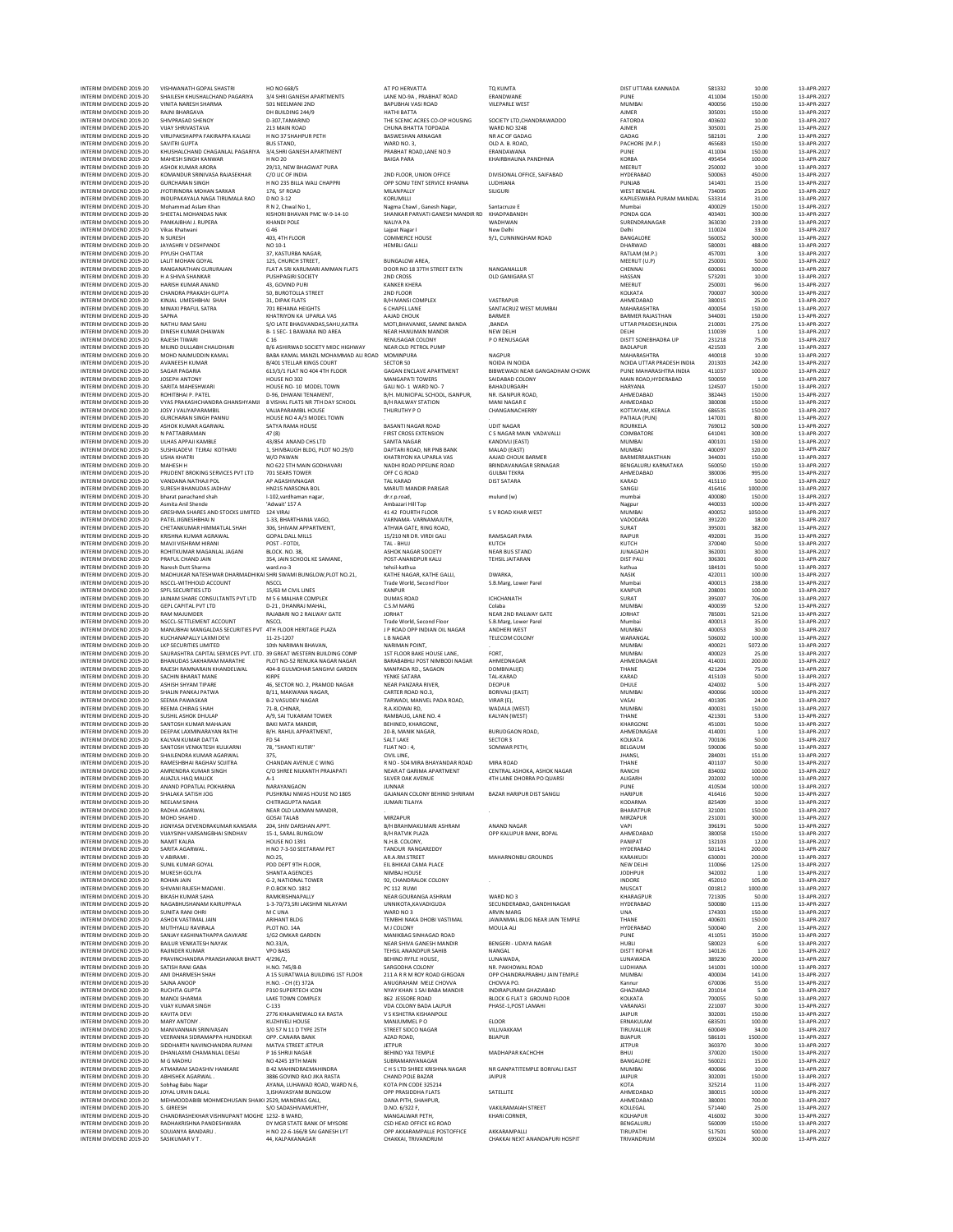INTERIM DIVIDEND 2019-20 SEEMA AGARWAL 114 RAJ PAIGAH ROAD LASHKAR GWALIOR 474009 10.00 13-APR-2027 INTERIM DIVIDEND 2019-20 PRAVIN SHRIPATI SAWANT 4/27, DADAR POLICE LINE, BHAWANI SHANKAR ROAD, DADAR (WEST). MUMBAI 400028 100.00 13-APR-2027 INTERIM DIVIDEND 2019-20 PRAMOD KUMAR AWASTHI HOUSE NO.83 SECTOR-11 INDIRA NAGAR LUCKNOW 226016 15.00 13-APR-2027 INTERIM DIVIDEND 2019-20 ASHOK KUMAR VERMA 75 PANCHWATI YOGNA J.D.A. COLONY GUJAR KI THADE JAIPUR JAIPUR 302020 150.00 13-APR-2027 INTERIM DIVIDEND 2019-20 VISHAL ASHOKBHAI SHAH 1-337 SURTI BAJAR VYARA-26 VYARA SURAT VYARA VYARA 394650 150.00 13-APR-2027 INTERM DIVIDEND 2019-20 YANGEN:CHANGE 19-5-10 AN UNIVOLONY BIKANER BRANCH BRANCH BRANCH 30000 100000 100000 13-APR-2022<br>INTERM DIVIDEND 2019-20 VAPULPANACHANG PLOT DO 14 DIVIDEND MONOR MOULALIN MUNING MONORANA SARPA-2022<br>I INTERIM DIVIDEND 2019-20 Varinder Singh SS-920 Sector-G LDA Colony Kanpur Road Lucknow 226012 100.00 13-APR-2027 INTERIM DIVIDEND 2019-20 PREM JAIN DHING ROAD, ANNEARGAON, HAIBARGAON, DHING ROAD, HAIBARGAON, NAGAON 782002 5.00 13-APR-2027 INTERIM DIVIDEND 2019-20 DHIR CHITTA KOLEY UNION BANK OF INDIA ROURKELA MAIN ROURKELA 769001 13.00 13-APR-2027 INTERM DIVIDEND ANSIMGRAD VITALRAO BRAMHADEVEN PLOT VIOLOGONY GUNROCK ON SECUNDERABAD SOODIS 134.00 SOODIS 19<br>INTERM DIVIDEND 2019-20 ALPESH DTHOCKER C/O-ASH BHUMI MEDICALSTORE SHOP NO 6 AAIYA APP SHUJ BHUJ BHUJ 2000 37-A NTERM DIVIDEND AND MANUS AND MANUS AND MANUS WARE WITHOUT A MANUS WAS SERVER WANT THE SAND AND SUN AND SUN AND<br>INTERM DIVIDEND 2019-20 BABUBHAI HARGOVINDBHAI PANP-2021 BABURAN APPART (DP SAHAI PANT RADHANPUR ROAD PANCHOT<br>I INTERIM DIVIDEND 2019-20 VIKAS MAHARISHI S/0 KANHAIYA LAL SHRMA W.N. 18 BEHIND SHYAM CINEMA CHURU 331001 25.00 13-APR-2027 INTERIM DIVIDEND 2019-20 BASUDEB PAUL AL-228 SECTOR-2 SALT LAKE KOLKATA 700091 10.00 13-APR-2027 INTERIM DIVIDEND 2019-20 GUNTAMADUGU SUDHAKARA RAJU D NO 26-1-338, B B NAGAR SALU D NO 2000-1-2000-1-2000-1-20<br>INTERIM DIVIDEND 2019-20 GUNTAMADUGU SUDHAKARA RAJU D NO 26-1-338, B B NAGAR NELLORE SALU D NO 26-1-380 13-APR-INTERIM DIVIDEND 2019-20 SURESH CHAND JHAWAR 15-2-313 KISHAN GUNJ . HYDERABAD 500012 200.00 13-APR-2027 INTERIM DIVIDEND 2019-20 SUNIL DUTT TEWARI 241-A NANKARI I.I.T. KANPUR 208016 200.00 13-APR-2027 INTERIM DIVIDEND 2019-20 SOUNDAT THE MAN ART ANNO 2019-20 AKANSHA KHANDELWAL STATE BANK OF HYDERABAD FORT BRANCH NEW INDIA ASSURANCE INCIDEND 87 M GROAD Mumbai 400023 187.00 13-APR-2027<br>INTERIM DIVIDEND 2019-20 VINAO KUMAR INTERM DIVISION 1992 - 2002 - 2003 - 2003 - 2003 - 2003 - 2003 - 2003 - 2003 - 2003 - 2003 - 2003 - 2003 - 200<br>INTERM DIVISION 2019-20 VINYO KUNARAGARWAL PURNISIN VELL - THANGALBAZIAR - THANGALBAZIAR - SHIRHATTI,GADAG - 20 INTERIM DIVIDEND 2019-20 MOHIT BCHINDALIYA INDIANA INTERIM DIVIDEND INCOLLECTION DIVIDEND INTERIM DIVIDEND AND<br>INTERIM DIVIDEND 2019-20 MOHIT BCHINDALIYA USA, A PARKET, UDHANA MAIN ROAD, UPHANA, MAIN ROAD, UDHANA INDIAN,<br>I INTERIM DIVIDEND 2019-20 RAJESH KUMAR . C 703 EISHA LOREALS OFF NIBM ROAD OPP BRAHMA EXUBERANCE KONDHWA PUNE CITY PUNE 411048 150.00 13-APR-2027 INTERM DIVISION DE HOUS NOSSECTOR DE CHANDIGARH (HANDIGAN CHANDIGAN HERMONARH SEODO 150.00 13-APR-2022<br>INTERM DIVIDEND 2019-20 PAYALPATHIK DESAI A-603/604 AKSHAYATS BEHIND CORPORATION BANK ANAND NAGAR DAHISAR EAST INTERM ONDENO 2019-20 PRAVIN MANES & PETAMOARAM PARTAMOVICHOM PORTUGOWANO PORTUGO (MANEDAD PARTAMOVEND 2019-20<br>INTERM ONDENO 2019-20 PPRAVENIK UNA KESHA PREMINDANG PETAMOARAMOVAN MANES PRAGINE PARTAMOVENI (MANEDADA) 20220<br> INTERIM DIVIDEND 2019-20 ANURADHA GANGULI 23 43 GARIAHAT ROAD LAKE KOLKATA 700029 4.00 13-APR-2027 INTERIM DIVIDEND 2019-20 SANTOSH DEVI BHATI 33 RASTA JEGANIYAN SE DAKSHIN WARD NO 3 RAJALDESAR TH RATANGARH CHURU 331802 100.00 13-APR-2027 INTERIM DIVIDEND 2019-20 LOKESH JAIN C - 60 PHASE - 3 SHAKTI NAGAR EXTN ASHOK VIHAR DELHI DELHI 110052 1250.00 13-APR-2027 INTERIM DIVIDEND 2019-20 SHRIKANT RAJAN BAGAL A P C 4 VIMAL RESIDANCY BEHIND SANGAMNAGAR SATARA 415002 SATARA 415002 150.00 13-APR-2027 MTERM DIVIDEND NUMAN PADHYNY KAA-688,ADA (CIONY, NAINI NAINI NO NAINABAD 21:1008 1980) 21:1008 1980 13:491-202<br>INTERM DIVIDEND 2019-20 VAIDEHI MARATHE NEAR-MANIATDAR OFFICE SYROAD UMBERGAON TOWN UMBERGA UMBERGAON UMBERGAO INTERIM DIVIDEND 2019-20 JAYAPRABHA NARAYANA 002 KRISH APARTMENT 9TH MAIN MALLESHPALYA NEW THIPPASANDRA BENGALURU 560075 300.00 13-APR-2027 INTERIM DIVIDEND 2019-20 PREMJIBHAI CHATURBHAI KHER H NO-28 PRIYANKA RESIDENCY MOTA VARACHHA SATELIGHT SURAT 394101 60.00 13-APR-2027 INTERIM DIVIDEND 2019-20 ASHOK VITTHAL BABAR 'JANAI' 400/7/A, PL.NO 1, AAZAD NAGAR, MOLACHAODHA SATARA 415001 25.00 13-APR-2027 INTERIM DIVIDEND 2019-20 NARAYANAN GOPALAKRISHNAN . JANAYUGAM BUILDING PARK ROAD PARK JUNCTION MAVELIKARA ALAPPUZHA 690101 50.00 13-APR-2027 INTERIM DIVIDEND 2019-20 SHASHI KANT UPADHYAY FLAT NO. 17 OLD TEACHER COLONY SAMPURNANAND SANSKRIT UNIVERSITY VARANASI 221002 5.00 13-APR-2027 INTERIM DIVIDEND 2019-20 G BHARATHIMANOHAR H NO 1 1 725 B 1 103 FLAT NO 103 SOUTHERN PRIDE GANDHINAGAR HYDERABAD 500080 150.00 13-APR-2027 INTERIM DIVIDEND 2019-20 POOJA SINHA JG 1 57A VIKAS PURI TILAK NAGAR SO WEST DELHI NEW DELHI 110018 50.00 13-APR-2027 INTERIM DIVIDEND 2019-20 MUKESH KUMAR CHIF MANAGER SBI STATE BANK LEARNING CENTRE KHAJPURA KHAJPURA 800014 600.00 13-APR-2027 INTERIM DIVIDEND 2019-20 SUBODH KUMAR NIRMAL HOUSE NO: 9/77 DEVI NAGAR PAONTA SAHIB 173029 150.00 13-APR-2027 INTERIM DIVIDEND 2019-20 MOHAMMAD SHAFI . 62, ADARSH INDUSTRIAL EST. SAHAR ROAD CHAKALA, ANDHERI (EAST). MUMBAI 400099 100.00 13-APR-2027 INTERIM DIVIDEND 2019-20 MAHADEO VITTHAL PALKAR S O VITTHAL PALKAR PANYACHYANALAJAWA L CHARDARI WADVANI BID KAIJ 431124 100.00 13-APR-2027 INTERM DIVIDEND HAND HAND HAN HER PART AND HANDEL AN ARANTHAGAR HAND HAND HOLD MALAR HORGAND SOOM 13-APR-2023<br>INTERM DIVIDEND 2019-20 HANSABEN MANSUHIALIARIWALA 13, GALA TYPE IN PALANPUR PATING ARANG OPP. DIPANJALISOC, RAN INTERIM DIVIDEND 2019-20 CHANNARY AND TEAM (1999) ANTOINE AND THE COLONY AND THE COLONY INTERIM DIVIDEND 2019-20<br>INTERIM DIVIDEND 2019-20 CHANNARY DISCRIPTION AND THE COLONY CHANNARY COLONY FRI DIVIDEND 2019-20 CHANNARY 24 INTERIM DIVIDEND 2019-20 SEEMA JAIN NAKODA KRIPA 209, SAI KRIPA COLONY, NEAR GARDEN NO.-2 BOMBAY HOSPITAl INDORE 452010 100.00 13-APR-2027 INTERIM DIVIDEND 2019-20 PRATIK MOHAN CHAUDHARI 09/02 TYPE IV RANGE HILLS ESTATE KHADKI PUNE 411020 10.00 13-APR-2027 INTERM DIVISION SENDANTSUDAM ENTING PERSION BEDGROP REALHOMSCISS PERSION MADHUVANTOWNSHIP VASAIE THANE MANE 401208 100.00 13-APR-2022<br>INTERM DIVIDEND 2019-20 RAIKUMARGHAMBIR 96/4 BANGURAVGINA PROGREECOR4 BELOCK BELOCK BEOG INTERM DIVIDEND 2019-20 ANNEN RAKSHI NEHIND APORVA HOTEL, BAPULAD MAHAVER VIHAR COLONY, INTERM DIVIDEND 2019-20 SANJET 1000-2013-20 ANNEN DISTRAT DO THAPRAZOZ:<br>INTERM DIVIDEND 2019-20 SANJET KANA ANNEN S/OLATESHYMA SUNDA R INTERM DIVIDEND 2019-20 UDAY MANSUKHIAL SHAH HUF 17/A AMBE SMRUTI RUSANG DEVIDAYAL ROAD MUULIND WEST MUULIND WE<br>NITEM DIVIDEND 2019-20 UOVELV GENOR VANIRAMKUZHY HOUSE – CLAMATTOM (CLAMATTOM ETTUMANOOR PO – STOTAYAM – 66651 MTERM DIVIDEND 2019-20 YORESH VARM BAN RAND (1999 - AND THE MANDROW NO LONG MANDROW ANNOF 1999 - 1999 - 1999 - 1999 - 1999 - 1999 - 1999 - 1999 - 1999 - 1999 - 1999 - 1999 - 1999 - 1999 - 1999 - 1999 - 1999 - 1999 - 1999 -INTERIM DIVIDEND 2019-20 SHARDA VIVENSATAO DESHPANDE GALLI NARA NEARGANPATI MANDIR MANDIR MALKAPUR MALKAPUR 443101 50.00 13-APR-2022<br>INTERIM DIVIDEND BULARNI KOLEY UNION ANK OF VION ROSYSHOPING CENTRE MAIN ROAD ROMAN ROAD INTERIM DIVIDEND 2019-20 SURINDERPAL SINGH PHALOURA 93-B GOVT. HOUSE B/S. PETROL PUMP FOUNTAIN CHOWK LUDHIANA 144001 300.00 13-APR-2027  $\blacksquare$ INTERIM DIVIDEND 2019-20 SUMIT CHAUDHARY HNO 2686 WARD NO 10 GALI 3 BHAGAT SINGH HISAR 125001 995.00 13-APR-2027 INTERM DIVIDINDEN NEWSTEMBULA NA NEWSTEMBANK WARD NOS HOUSE NOUSE NEWSTEMBEN DIE SEEMAN SESI21 1.0.00 13-APR-2023<br>INTERM DIVIDEND 2019-20 VAIBHAVSHROTRIY HNO 218 SECTOR 7 URBAN ESTATE VIRGIN ESTATE NA SESIAM NARNAL 132001 MTERM DIVIDEND 2019-20 ANILKUMAR SINGHAL 11/214 UNIX NORT WEST ADAGAN DELL' DELL' 10.001 14.002 13-APR-2022<br>INTERM DIVIDEND 2019-20 KUMUDA SHENGER<br>INTERM DIVIDEND 2019-20 MAHANU KRISHNA RAO DNO 26-31-104 5TH LINE A TAGRAH INTERIM DIVIDEND 2019-20 SUMMIT GALA CONDUCED 2019-20 DURGABEN AND CONDUCED AND TRIVE CONDUCED 2019 CONDUCED 2019 CONDUCED 2019 CONDUCED 2019 CONDUCED 2019 CONDUCED 2019 CORNER AND CORNER AND CONDUCED 2019 CONDUCED 2019 C INTERM ONDEND 2019-20 RAHUL DHAR MARINARY SIMPERIMATION IN FROM HANDER PURAMATION KANKE ROAD PS GONDA NATHE 11008 10002 13-APR-2023<br>INTERM ONDEND 2019-20 RAHUL DHAR MARINARY SALISHAND IN THE MATHEM HARDER UNIVERSITY OF THE INTERM DIVIDEND 2019-20 SATINDER CHAUHAN GREEN AVENUE ESTATE NANGALROAD ANGALROAD JALGRANTABBA UNA UNA 174306 150.00 13-APR-2022<br>INTERM DIVIDEND PROXIMANANA HAT POLIGANGA PLOT DISTRICTION SECTOR CHAUGANI POSTOFFICE, DESIDE INTERIM DIVIDEND 2019-20 BAGHI INDIRA DEVI 4-157 KRANTHI COLONY MEDIPALLI UPPAL K V RANGAREDDY MEDIPALLI 500039 80.00 13-APR-2027 INTERM DIVIDEND MONOLARIN MENTAL HOUSE IN A MANUS (MANUS AN MANUS PURANG PURANG PROMANGANG AURANGANG ANG ANG A<br>INTERM DIVIDEND 2019-20 SANJAY KUNARBARMECHA BABULALJAIN ANG PARANG HANG PARANG SONITUR SUNTUR TEZPUR TEZPUR 1<br> INTERM DIVIDUAL MANUM VAN UNIVERSITIES – NOT CHANN NOT DE SANG MANAGKURA (WEST) MUNDEN MOOT 15000 1970 13-PR-202<br>INTERM DIVIDEND 2019-20 MOHD FAZILSHAREF POLIN-DIVIDUAL POLINING ACHYLITAREDOV MARG BACKSIDE SBH VIDYANAGAR H INTERIM DIVIDEND 2019-20 SUMANA DATTA W/O MR TAPAS KUMAR DATTA ASHIRBAD SUBHASH PALLY PO SURI DIST BIRBHUM SURI 731101 43.00 13-APR-2027  $\,$ INTERIM DIVIDEND 2019-20 AMITA SHARMA  $\,$ 7  $\,$  LAXMI VINOD BHAWAN SANSAR CHAND ROAD JAIPUR JAIPUR 302001 150.00 13-APR-2027 INTERIM DIVIDEND 2019-20 OM PARKASH BHARDWAJ H .NO - 175 VPO BHAROLI KALAN PATHANKOT PATHANKOT 145025 120.00 13-APR-2027 INTERIM DIVIDEND 2019-20 POOJA SHARMA PICHA NAWA JHUNJHUNU 333026 20.00 13-APR-2027 MTERM DIVIDEND 2019-20 NOOM LAISMUS SO DHAN SINGIS HIS SECTOR 1 DO MAGRAPHORO 2019-20 2000 19-APR-2022<br>INTERM DIVIDEND 2019-20 VENKATESHWARIU ANUMADU H NO 7-5-165 HK PO THAN NEW MAGRAPHORO IP IN A PROPINING A PAPR<br>INTERM INTERIM DIVIDEND 2019-20 AVDESH RAMNAKSHTR OJHA E 522 MAHENDRA CHSL SHREE KRISHNA NAGAR BORIVALI EAST MUMBAI 400066 30.00 13-APR-2027 INTERIM DIVIDEND 2019-20 G VAMSIKRISHNA H NO 20 22 44 A 6TH LANE THUMMALAVA RAJAHMUNDRY RAJAHMUNDRY 533104 10.00 13-APR-2027 INTERIM DIVIDEND 2019-20 DHULIPALLA ANJANEYULU 14-1-47 G B C ROAD ADITYA NURSING HOME PONNUR 522124 50.00 13-APR-2027

|         | LASHKAR<br>DADAR (WEST).<br><b>INDIRA NAGAR</b><br><b>JAIPUR</b><br>VYARA<br>BIKANER<br>MULUND (W)                                                                                                                                      |
|---------|-----------------------------------------------------------------------------------------------------------------------------------------------------------------------------------------------------------------------------------------|
|         | MOULA ALI<br>RAILWAY ROAD                                                                                                                                                                                                               |
|         | MINISTER ROAD D V COLONY<br>Kanpur Road                                                                                                                                                                                                 |
|         | AAIYA APP<br>RADHANPUR ROAD PANCHOT<br>SHAH GUNJ<br><b>BHUJ</b>                                                                                                                                                                         |
|         | BEHIND SHYAM CINEMA<br>SALT LAKE                                                                                                                                                                                                        |
|         | LLT.<br><b>BUILDING 87 M G ROAD</b>                                                                                                                                                                                                     |
|         | SHIRHATTI , GADAG<br>OPP DR M U KULKARNI, JALNA<br>PRABHAT ROAD,<br>UDHNA,<br>KONDHWA PUNE CITY<br>CHANDIGARH<br><b>DAHISAR EAST</b><br>BODAKDEV<br>PARGI<br><b>KE PICHHE</b><br>KHOKHRA MAHEMDABAD<br><b>JALGAON</b><br>PATNAM KRISHNA |
|         | RAJALDESAR TH RATANGARH<br><b>ASHOK VIHAR</b><br><b>SATARA 415002</b>                                                                                                                                                                   |
| RG<br>m | THIPPASANDRA<br>MOTA VARACHHA SATELIGHT<br>MOLACHAODHA<br>MAVELIKARA                                                                                                                                                                    |
|         | GANDHINAGAR<br><b>KHAJPURA</b>                                                                                                                                                                                                          |
| ),      | ANDHERI (EAST).<br>L CHARDARI WADVANI BID<br>TEMPLE GUDIMALKAPUR<br>OPP. DIPANJALI SOC., RANDER,<br>THRIKKAKARA                                                                                                                         |
|         | FRI DEHRADUN<br>GARDEN NO.-2 BOMBAY HOSPITA<br>KHADKI<br>MADHUVAN TOWNSHIP VASAI E<br>FLAT NO 4A<br>LUXETTIPET                                                                                                                          |
|         | ADAMPUR, KHPUR, WEST MIDNAI<br>MANJALPUR                                                                                                                                                                                                |
|         | BORIVALI (EAST),<br>MULUND WEST<br>ETTUMANOOR P O                                                                                                                                                                                       |
|         | TAKYA WARD, KURLA (WEST)<br>BODAKDEV                                                                                                                                                                                                    |
|         | <b>PS-TARAKESWAR</b><br>FATIMANAGAR<br>THEREKALPUDUR THRUPATHISAR<br>NAGPUR 440022<br>MANDIR<br>MAIN ROAD                                                                                                                               |
|         | <b>FOUNTAIN CHOWK</b>                                                                                                                                                                                                                   |
|         | DELHI<br>SATRASTA MAHALAXMI<br>A T AGRAHARAM<br>VASAI ROAD (WEST),                                                                                                                                                                      |
|         | SRIGANGANAGAR<br>KALBADEVI,<br>KANKE ROAD PS GONDA                                                                                                                                                                                      |
|         | DEVIDAS LANE, BORIVALI WEST<br>JADESHVAR,                                                                                                                                                                                               |
|         | <b>TROMBAY RD</b><br>KHAR<br><b>JALGRAN TABBA</b><br>NEAR ALIGANJ POST OFFICE,                                                                                                                                                          |
|         | PURA<br>SONITPUR<br>PALANPUR PATIYA<br><b>SHANIVAR PETH</b><br>S.M.MARG,KURLA (WEST)<br><b>BACKSIDE SBH VIDYANAGAR</b>                                                                                                                  |
|         | DIST YAVATMAL<br>PO SURI DIST BIRBHUM<br>SANSAR CHAND ROAD<br>PATHANKOT                                                                                                                                                                 |
|         | <b>D D NAGAR RAIPUR</b><br>JENDA, HANAMKONDA<br>JEPPU KUDPODI ROAD                                                                                                                                                                      |
|         | <b>BONDLE MANGALORE</b><br><b>BORIVALI EAST</b>                                                                                                                                                                                         |
|         | ADITYA NURSING HOME                                                                                                                                                                                                                     |

| лι<br>JN<br>١Ľ<br>41<br>LUCKN<br>ЭW         |
|---------------------------------------------|
| <b>JAIPUR</b><br>VYARA                      |
| BIKANER<br>MUMBAI                           |
| HYDERABAD<br>KARNAL                         |
| KALYANI                                     |
| SECUNDERABAD<br>Lucknov                     |
| NAGAON<br>ROURKEL                           |
| SECUNDER<br>AB<br>AD<br><b>BHUJ</b>         |
| MYSORE                                      |
| <b>MEHSAN</b><br>HYDERABAD                  |
| <b>BHUJ</b><br>SAMASTIPUR                   |
| CHURU<br>KOLKATA                            |
| NELLORE                                     |
| <b>HYDERAB</b><br>AD<br>KANPUR              |
| Mumbai<br><b>BHOPAL</b>                     |
| <b>IMPHAL</b><br>GADAG                      |
| <b>JALNA</b>                                |
| PUNE<br>SURA<br>ī                           |
| PUNE<br>CHANDIGARH                          |
| MUMBAI<br>AHMEDABAD                         |
| PARGI                                       |
| <b>GANGAPUR CIT</b><br>AHMEDABAD            |
| <b>JALGAON</b><br>KRISHNA                   |
| KOLKATA<br>CHURU                            |
| DELHI                                       |
| SATARA<br>ALLAHABAD                         |
| <b>UMBERGAON</b><br>BENGALURU               |
| SURAT<br>SATARA                             |
| ALAPPUZHA                                   |
| VARANASI<br>HYDERABAD                       |
| NEW DELHI<br>KHAJPURA                       |
| PAONTA SAHIB<br>MUMBAI                      |
| KAIJ                                        |
| HYDERABAD<br>SURAT                          |
| ERNAKULAM<br>MUMBAI                         |
| DEHRADUN<br>INDORE                          |
| PUNE                                        |
| THANE<br>KOLKATA                            |
| ADILABAD<br>TIKAMGARI<br>ł                  |
| AGARTALA<br>VADODARA                        |
| IMPHAL                                      |
| BHILWARA<br>BHARATPUR                       |
| MUMBAI<br>MUMBAI                            |
| KOT<br>TAYAM<br>FAZILKA                     |
| MUMBAI                                      |
| AHMEDABAD<br>NEW DELHI                      |
| HOOGHLY<br>PUNE                             |
| KANNIYAKUM<br><b>AARI</b>                   |
| NAGPUR<br>MALKAPUR                          |
| ROURKELA<br>KOTA                            |
| LUDHIANA<br>нı<br>ì.<br>ኔF                  |
| BELL<br><b>ARY</b>                          |
| KARNAL<br>DELHI                             |
| <b>MUMBAI</b><br>GUNTUR                     |
| THANE<br><b>ADOD</b><br>AR                  |
| BARDHAMAN                                   |
| GANGANAGAR<br>Mumbai                        |
| RANCHI<br>NEW DEL<br>j<br>łI                |
| MUMBAI<br>BHARUCH                           |
| <b>HOWRAH</b>                               |
| MUMBAI                                      |
| MUMBAI                                      |
| UNA                                         |
| LUCKNOV<br><b>JAIPUR</b>                    |
| MEDIPALLI<br>AURANGABAD(MH)                 |
| .<br>TEZPUR<br>SURA<br>Ì                    |
| PUNE<br><b>MUMBAI</b>                       |
| HYDERABAD<br><b>AJMER</b>                   |
| KOLKATA                                     |
| PUSAD<br>SURI                               |
| JAIPUR<br>PATHANKOT                         |
| <b>JHUNJHUNU</b>                            |
| RAIPUR<br>WARANGAL                          |
| DAKSHINA KANNAD<br>GUNA                     |
| HYDERABAD<br>MANGALORE                      |
| MYSORE                                      |
| MUMBAI<br>RAJAHMI<br><b>JNDRY</b><br>PONNUR |

| 474009           | 10.00             | $13 - 4$             |
|------------------|-------------------|----------------------|
| 400028           | 100.00            | $13-f$               |
| 226016<br>302020 | 15.00<br>150.00   | $13 - 4$<br>$13-f$   |
| 394650           | 150.00            | $13 - 6$             |
| 334001<br>400080 | 300.00<br>1.00    | $13 - 1$<br>$13 - 4$ |
| 500040           | 3.00              | $13 - 6$             |
| 132001<br>741235 | 11.00             | $13 - 1$             |
| 500003           | 50.00<br>1.00     | $13 - 4$<br>$13 - 4$ |
| 226012<br>782002 | 100.00            | $13-f$               |
| 769001           | 5.00<br>13.00     | $13 - 6$<br>$13 - 4$ |
| 500015           | 134.00            | $13-f$               |
| 370001           | 50.00             | $13 - 6$             |
| 570020<br>384002 | 150.00<br>20.00   | $13 - 6$<br>$13 - 4$ |
| 500064           | 100.00            | $13 - 4$             |
| 370001<br>848101 | 100.00<br>10.00   | $13 - 6$<br>$13 - 6$ |
| 331001           | 25.00             | $13 - 4$             |
| 700091<br>524004 | 10.00<br>75.00    | $13 - 4$<br>$13 - 4$ |
| 500012           | 200.00            | $13 - 1$             |
| 208016           | 200.00            | $13 - 4$             |
| 400023<br>462021 | 187.00<br>150.00  | $13 - 6$<br>$13 - 4$ |
| 795001           | 300.00            | $13 - 4$             |
| 582119<br>431203 | 5.00<br>100.00    | $13 - 6$<br>$13 - 1$ |
| 411004           | 150.00            | $13 - 4$             |
| 394210           | 50.00             | $13 - 6$             |
| 411048<br>160008 | 150.00<br>150.00  | $13 - 1$<br>$13 - 4$ |
| 400068           | 50.00             | $13 - 4$             |
| 380009<br>501501 | 200.00<br>4.00    | $13-f$<br>$13 - 6$   |
| 322201           | 300.00            | $13 - 4$             |
| 380008<br>425111 | 30.00<br>103.00   | $13-f$<br>$13 - 6$   |
| 521001           | 32.00             | $13 - 6$             |
| 700029           | 4.00              | $13 - 4$             |
| 331802<br>110052 | 100.00<br>1250.00 | $13 - 6$<br>$13 - 6$ |
| 415002           | 150.00            | $13 - 6$             |
| 211008<br>396170 | 100.00<br>250.00  | $13 - 4$<br>$13 - 4$ |
| 560075           | 300.00            | $13 - 4$             |
| 394101           | 60.00<br>25.00    | $13 - 1$<br>$13 - 4$ |
| 415001<br>690101 | 50.00             | $13 - 6$             |
| 221002           | 5.00              | $13 - 4$             |
| 500080<br>110018 | 150.00<br>50.00   | $13 - 4$             |
| 800014           | 600.00            | $13 - 4$<br>$13 - 4$ |
| 173029<br>400099 | 150.00            | $13 - 4$<br>$13 - 6$ |
| 431124           | 100.00<br>100.00  | $13 - 1$             |
| 500048           | 10.00             | $13 - 4$             |
| 395005<br>682021 | 50.00<br>159.00   | $13 - 4$<br>$13 - 1$ |
| 400001           | 1025.00           | $13 - 4$             |
| 248006<br>452010 | 200.00<br>100.00  | $13 - 4$<br>$13 - 1$ |
| 411020           | 10.00             | $13 - 6$             |
| 401208           | 100.00            | $13 - 6$             |
| 700055<br>504215 | 300.00<br>1.00    | $13 - 4$<br>$13 - 4$ |
| 472001           | 25.00             | $13 - 4$             |
| 721148<br>390011 | 30.00<br>150.00   | $13 - 4$<br>$13 - 6$ |
| 795001           | 900.00            | $13 - 6$             |
| 311001           | 15.00<br>2.00     | $13 - 4$<br>$13 - 6$ |
| 321001<br>400066 | 150.00            | $13 - 4$             |
| 400080<br>686631 | 100.00            | $13 - 6$<br>$13 - 4$ |
| 152117           | 11.00<br>30.00    | $13 - 4$             |
| 400070           | 150.00            | $13 - 1$             |
| 380015<br>110063 | 150.00<br>150.00  | $13 - 1$<br>$13 - 4$ |
| 712401           | 41.00             | $13 - 6$             |
| 411040<br>629901 | 300.00<br>10.00   | $13-f$<br>$13 - 4$   |
| 440022           | 250.00            | $13 - 6$             |
| 443101<br>769    | 50.00             | $13-f$               |
| 324010           | 3.00              | 13.1<br>$13 - 4$     |
| 144001           | 300.00            | $13 - 4$             |
| 125001<br>583121 | 995.00<br>10.00   | $13 - 4$<br>$13 - 4$ |
| 132001           | 30.00             | $13 - 4$             |
| 110051<br>400011 | 140.00<br>10.00   | $13 - 4$<br>$13 - 4$ |
| 522004           | 20.00             | $13 - 4$             |
| 401202           | 100.00            | $13 - 4$             |
| 390015<br>713365 | 150.00<br>10.00   | $13 - 1$<br>$13 - 4$ |
| 335001           | 20.00             | $13 - 1$             |
| 400002           | 150.00<br>10.00   | $13-f$<br>$13 - 6$   |
| 834008<br>110088 | 2.00              | $13 - 6$             |
| 400092           | 150.00<br>150.00  | $13-f$               |
| 392011<br>711108 | 200.00            | $13 - 6$<br>$13 - 6$ |
| 400088           | 100.00            | $13 - 4$             |
| 400052<br>174306 | 150.00<br>150.00  | $13 - 6$<br>$13-f$   |
| 226024           | 20.00             | $13 - 4$             |
| 302003<br>500039 | 150.00<br>80.00   | $13 - 4$<br>$13-f$   |
| 431001           | 11.00             | $13 - 4$             |
| 784001           | 10.00             | $13 - 4$             |
| 395009<br>411030 | 1.00<br>10.00     | $13-f$<br>$13 - 6$   |
| 400070           | 150.00            | $13 - 4$             |
| 500044<br>305404 | 75.00<br>5.00     | $13 - 4$<br>$13 - 4$ |
| 700099           | 10.00             | $13 - 1$             |
| 445204           | 2.00              | $13 - 4$             |
| 731101<br>302001 | 43.00<br>150.00   | $13 - 4$<br>$13 - 1$ |
| 145025           | 120.00            | $13 - 4$             |
| 333026<br>492001 | 20.00<br>100.00   | $13 - 1$<br>$13-f$   |
| 506001           | 200.00            | $13-f$               |
| 575002           | 10.00             | $13 - 4$             |
| 473001<br>500029 | 194.00<br>150.00  | $13 - 4$<br>$13-f$   |
| 575008           | 10.00             | $13 - 4$             |
| 570002           | 1.00<br>30.00     | $13 - 4$<br>$13 - 6$ |
| 400066<br>533104 | 10.00             | $13 - 4$             |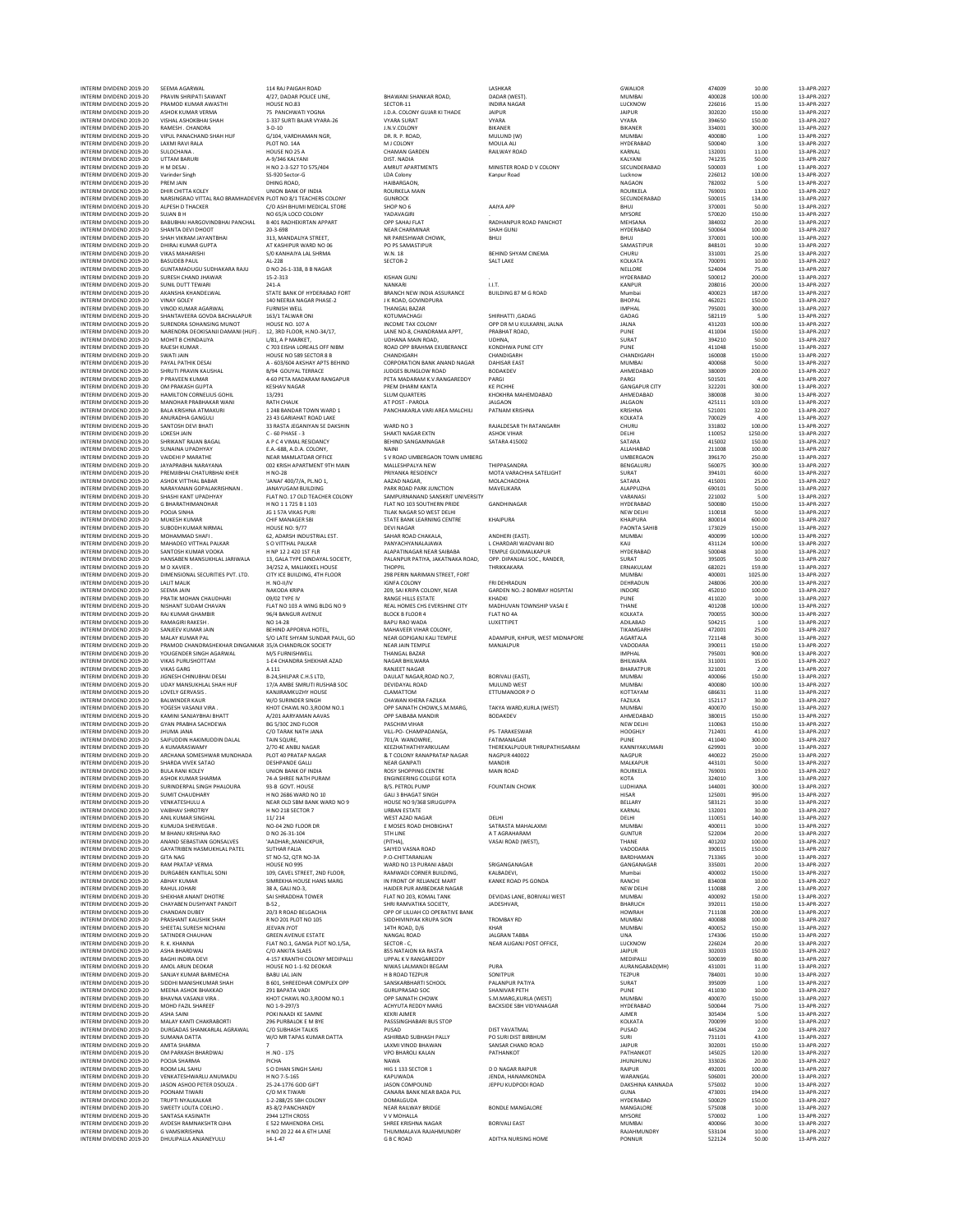|            | NEW AGHAPURA<br>AMERI ROAD RING ROAD NO 2<br>NAGAR COMPLEX,                                                                                          |
|------------|------------------------------------------------------------------------------------------------------------------------------------------------------|
|            | M.C LAYOUT, VIJAYANAGAR<br>SONI BAZAR,<br>RAIGARH                                                                                                    |
|            | 4TH FLOOR<br>TO CHIKHOLI GRAM WASHIM<br>AT& P KHAMBHOLAJ                                                                                             |
|            | EDAPPAZHANJI THYLAWD PO<br><b>GHATKOPAR (E)</b>                                                                                                      |
| v.         | PATTI UDAYAM PALAYAM,                                                                                                                                |
|            | <b>JAGDALPUR</b><br>SARLA NAGAR                                                                                                                      |
|            | HARNAWADA SHAHJI<br>NABADWIP                                                                                                                         |
|            | BINNAMANGALA                                                                                                                                         |
|            | <b>NORTH PARAVUR</b>                                                                                                                                 |
|            | AMBERPETOPP E                                                                                                                                        |
|            | MEDAK<br>HAYATHNAGAR                                                                                                                                 |
|            | DIST - MIDNAPORE - W                                                                                                                                 |
|            | SHIVAJI UDYAMNAGAR<br>SOMESHWAR WADI BANER                                                                                                           |
|            | HARIDWARPURAM PHASE-2                                                                                                                                |
|            | <b>BHAYANDAR WEST</b><br>VADODARA                                                                                                                    |
| ۷Y         | PLOT NO 341 SECTOR NO 2 BHASA<br><b>GADIYALI POLE</b>                                                                                                |
|            | POST-ERU ACTAL JALALPORE<br>WARD NO-6 AKOTA<br><b>SIRSI KOLIGAR</b>                                                                                  |
| <b>\RH</b> | <b>DOMBVLI EAST</b>                                                                                                                                  |
|            | MULUND (W)<br>TAGORE ROAD                                                                                                                            |
|            | IRINJALKUDA                                                                                                                                          |
|            | MHB CLY, GORAI RD, BORIVALI W                                                                                                                        |
|            | SHIPRA SUN CITY INDIRAPURAM<br>THALANADU<br>Manoramaganj<br>CAMPAREA                                                                                 |
|            | KANCHANBAGH POST RANGAREDI<br>NARIMAN POINT<br>KOLKATA<br>SALEM CORPORATION<br>HYDERABAD<br><b>TV KOVIL</b><br><b>BASRUR KUNDAPURA TQ</b><br>NARIANA |
|            | <b>BANJARA HILLS</b><br>PO KRIBHCO NAGAR HAZIRA ROAD<br>CHENDANI                                                                                     |
|            | KALKA JI<br>Worli<br>DHANAURA                                                                                                                        |
|            | <b>SHAKTI NAGAR</b>                                                                                                                                  |
|            | G.I.D.C.                                                                                                                                             |
| AD         | MIRA ROAD (E)<br>KARNATAKA                                                                                                                           |
|            | RAIYA ROAD                                                                                                                                           |
|            | SATHUVACHARI<br><b>GOMTI NAGAR</b>                                                                                                                   |
| UTH        | <b>BANNERGHATTA ROAD</b>                                                                                                                             |
| ł          | ADOOR<br>KUNIAMUTHUR                                                                                                                                 |
|            | FIRST FLOOR CHINTADRIPET<br>UNNIKULAM<br>KANDIVALI (WEST)<br>ANDREWS GANJ<br>NAGESHWARWADI<br>HOSHANGABAD ROAD, HUZUR<br>WARD 21 CIRCLE 3            |
|            | <b>HOWRAH</b><br>BODAKDEV,<br><b>DWARKA</b><br>AIR PORT ROAD SUBHASH NAGAR<br>KAMALA NAGAR<br>HYDERABAD<br>BAHADURPURA                               |
|            | SECTOR II DWARKA<br><b>GARH ROAD</b>                                                                                                                 |
|            |                                                                                                                                                      |

| IN I EKIM DIVIDEND ZU19-ZU<br>INTERIM DIVIDEND 2019-20 | <b>SANJAY SINHA</b><br><b>SHAIK AHMED</b>          | <b>LU VUAY PRAKASH SINHA</b><br>H.NO.5-7-219.                               | <b>JI/PL COLONY</b><br><b>NEAR SBI</b>                      | <b>KANKARRAGE</b><br>NEW AGHAPURA,                   | PAINA<br>HYDERABAD                             | <b>SUUUZU</b><br>500001 | 300.00<br>5.00    | 13-APR-202<br>13-APR-2027  |
|--------------------------------------------------------|----------------------------------------------------|-----------------------------------------------------------------------------|-------------------------------------------------------------|------------------------------------------------------|------------------------------------------------|-------------------------|-------------------|----------------------------|
| INTERIM DIVIDEND 2019-20                               | NIRMALA BODKHE                                     | BEHIND ST. FRANCIS SCHOOL                                                   | AYODHYA NAGAR                                               | AMERI ROAD RING ROAD NO 2                            | <b>BILASPUR</b>                                | 495001                  | 400.00            | 13-APR-2027                |
| INTERIM DIVIDEND 2019-20                               | NARENDER KUMAR                                     | D-145, 2ND FLOOR,                                                           | GANESH NAGAR PANDV -                                        | NAGAR COMPLEX,                                       | DELHI                                          | 110092                  | 300.00            | 13-APR-2027                |
| INTERIM DIVIDEND 2019-20<br>INTERIM DIVIDEND 2019-20   | RASHMI JAIN<br>SRIKANTH SIVANGULA                  | 108 Ashok Vihar<br>10-6-147/6A BURHANPURAM                                  | Nagar Nigam Colony<br>BURHANPURAM KHAMMAM                   |                                                      | Bhopal<br>KHAMMAM                              | 462023<br>507001        | 15.00<br>143.00   | 13-APR-2027<br>13-APR-2027 |
| INTERIM DIVIDEND 2019-20                               | MALLIKARJUNA SHANKAREPPA CHINNANN NO 445.1ST FLOOR |                                                                             | 13TH MAIN, 18TH CROSS                                       | M.C LAYOUT, VIJAYANAGAR                              | BANGALORE                                      | 560040                  | 600.00            | 13-APR-2027                |
| INTERIM DIVIDEND 2019-20                               | ROHITKUMAR JASWANTRAI VAVADIA                      | SUVARN MANDIR COM-5                                                         | SAVJIBHAI STREET.                                           | SONI BAZAR,                                          | RAJKOT                                         | 360001                  | 400.00            | 13-APR-2027                |
| INTERIM DIVIDEND 2019-20<br>INTERIM DIVIDEND 2019-20   | <b>CHANDAN MAHAPATRA</b><br>SANTOSH KUMAR SHAW     | JINDAL STEEL POWER LIMITED<br>3 RAJA GOPI MOHAN STREET                      | <b>KHARSIA ROAD</b>                                         | RAIGARH                                              | RAIGARH<br>KOLKATA                             | 496001<br>700006        | 300.00<br>4.00    | 13-APR-2027<br>13-APR-2027 |
| INTERIM DIVIDEND 2019-20                               | POLO SETCO TIEUP PVT. LTD                          | VISHWAKARMA, 86C TOPSIA ROAD                                                | SOUTH WEST BLOCK                                            | 4TH FLOOR                                            | KOLKATA                                        | 700046                  | 450.00            | 13-APR-2027                |
| INTERIM DIVIDEND 2019-20                               | <b>GUMPH SHASHIKANT KHOLKUTE</b>                   | 117 RAJIV DARAM COLONY                                                      | JILNDHIKARI YANCHE NIYASASTHAN                              | TO CHIKHOLI GRAM WASHIM                              | WASHIM                                         | 444005                  | 150.00            | 13-APR-2027                |
| INTERIM DIVIDEND 2019-20<br>INTERIM DIVIDEND 2019-20   | PATEL ALPANABEN RAJENDRA<br>RACHAKONDA BABU PRASAD | MOTI KHADKE<br>H NO 179 6TH CROSS RAMESHNAGAR                               | <b>TAWARWALI KHADKE</b><br><b>MARATHALLI POST</b>           | AT& P KHAMBHOLAJ                                     | ANAND<br>BENGALURU                             | 388330<br>560037        | 15.00<br>150.00   | 13-APR-2027<br>13-APR-2027 |
| INTERIM DIVIDEND 2019-20                               | ANURADHA NYAI KAI KAR                              | H NO 1-2-288/25 SBH COLONY                                                  | <b>DOMALGUDA</b>                                            |                                                      | HYDERABAD                                      | 500029                  | 150.00            | 13-APR-2027                |
| INTERIM DIVIDEND 2019-20                               | <b>GAUTHAM J</b>                                   | TC 16 428 1 GANGA SOUDHAM                                                   | ELANJIMOODULANE                                             | EDAPPAZHANJI THYLAWD PO                              | THIRUVANANTHAPURAM                             | 695014                  | 150.00            | 13-APR-2027                |
| INTERIM DIVIDEND 2019-20                               | RAKESH UMESH SHAH                                  | 10 PRAKASH PLOT NO 196                                                      | 60 FEET ROAD R B MEHTA MARG                                 | <b>GHATKOPAR (E)</b>                                 | MUMBAI                                         | 400077                  | 100.00            | 13-APR-2027                |
| INTERIM DIVIDEND 2019-20<br>INTERIM DIVIDEND 2019-20   | SRIPADHARAJAN R<br>MADHU SINHA                     | 15 MARAPPALAM ROAD 2<br>JG 1 57 A VIKAS PURI TILAK                          | <b>KAS NAGAR</b><br>NAGAR SO WEST DELHI                     |                                                      | KARUNGALPALAYAM<br>NEW DELHI                   | 638003<br>110018        | 150.00<br>30.00   | 13-APR-2027<br>13-APR-2027 |
| INTERIM DIVIDEND 2019-20                               | <b>S PARVATHAM</b>                                 | 10/1. PAKKUMARATHOTTAM.                                                     | SUBBANAKEN PUDUR CHINNAVEDAM,                               | PATTI UDAYAM PALAYAM.                                | COIMBATORE                                     | 641006                  | 100.00            | 13-APR-2027                |
| INTERIM DIVIDEND 2019-20<br>INTERIM DIVIDEND 2019-20   | <b>GITA DEVI AGARWAL</b><br>RAJ PAL KHASA          | 1066 DAGON KI PIROL<br>946 SECTOR I ROHTAK                                  | WARD NO 35                                                  |                                                      | BIKANER<br>ROHTAK                              | 334001<br>124003        | 50.00<br>450.00   | 13-APR-2027<br>13-APR-2027 |
| INTERIM DIVIDEND 2019-20                               | DAMODAR SINGH YADAV                                | <b>MAITRI SANGH PARISAR</b>                                                 | <b>KUMHAR PARA</b>                                          | <b>JAGDALPUR</b>                                     | <b>JAGDALPUR</b>                               | 494001                  | 206.00            | 13-APR-2027                |
| INTERIM DIVIDEND 2019-20                               | ATUL KUMAR DWIVEDI                                 | STAFF COLONY                                                                | MAIHAR CEMENT                                               | SARLA NAGAR                                          | MAIHAR                                         | 485771                  | 150.00            | 13-APR-2027                |
| INTERIM DIVIDEND 2019-20<br>INTERIM DIVIDEND 2019-20   | RAJNI LAVANIA<br>RAJAT KHANDELWAL                  | 1 E 18 R H B KUNHADI                                                        |                                                             |                                                      | KOTA                                           | 324008                  | 50.00             | 13-APR-2027                |
| INTERIM DIVIDEND 2019-20                               | <b>JAYANTA SAHA</b>                                | <b>MAIN MARKET</b><br><b>BIRESWAR BASU ROAD</b>                             | SASTITALA                                                   | HARNAWADA SHAHJI<br>NABADWIP                         | BARAN<br><b>NADIA</b>                          | 325221<br>741302        | 150.00<br>8.00    | 13-APR-2027<br>13-APR-2027 |
| INTERIM DIVIDEND 2019-20                               | BASANT KUMAR SHARMA                                | S/O JAGDISH PRASAD SHARMA                                                   | C/O HARIVINOD JALPAN GR                                     |                                                      | CHURU                                          | 331001                  | 150.00            | 13-APR-2027                |
| INTERIM DIVIDEND 2019-20                               | LATHA KUMARI K.                                    | 4/13 OLD MADRAS ROAD                                                        | NEAR MARIYAMMA TEMPLE                                       | BINNAMANGALA                                         | BENGALURU                                      | 560038                  | 10.00             | 13-APR-2027                |
| INTERIM DIVIDEND 2019-20<br>INTERIM DIVIDEND 2019-20   | VIPUL HASMUKHLAL SHAH<br>MOHAN DAS NAIR            | 165-RAVI DARSHAN APPARTMENT,<br>ABHIRAMAM PALACE ROAD                       | AMIN MARG<br>KANNANKULANGARA                                | <b>NORTH PARAVUR</b>                                 | RAJKOT<br>ERNAKULAM                            | 360002<br>683513        | 150.00<br>100.00  | 13-APR-2027<br>13-APR-2027 |
| INTERIM DIVIDEND 2019-20                               | <b>TANMAY DHAWAN</b>                               | 189/1 TELIYARGANJ JODHWAL                                                   | CAVELLARY                                                   |                                                      | ALLAHABAD                                      | 211004                  | 7.00              | 13-APR-2027                |
| INTERIM DIVIDEND 2019-20                               | SAIRAM KONEDENA                                    | 2 2 647 27 A CECOLONY                                                       | BAGHAMBERPET                                                | AMBERPETOPP E                                        | Hyderabad                                      | 500013                  | 2.00              | 13-APR-2027                |
| INTERIM DIVIDEND 2019-20<br>INTERIM DIVIDEND 2019-20   | P LAXMI NARAYANA.<br>NOMULA SHYAM MOHAN RAO        | H NO 3-6-760/22/1<br>C-55, B D L TOWNSHIP,                                  | <b>HIMAYAT NAGAR</b><br>BHANUR, BDL BHANUR                  | MEDAK                                                | HYDERABAD<br>MEDAK                             | 500029<br>502305        | 150.00<br>300.00  | 13-APR-2027<br>13-APR-2027 |
| INTERIM DIVIDEND 2019-20                               | MEERA CHIDAGOPKAR                                  | A-10 HUDA COMPLEX PHASE-1                                                   | VANASTHALIPURAM                                             | HAYATHNAGAR                                          | HYDERABAD                                      | 500070                  | 1.00              | 13-APR-2027                |
| INTERIM DIVIDEND 2019-20                               | RAMAPRASAD VENKATARAMANAIAH                        | 7 REVENUE LAYOUT PADMANABHA                                                 | NAGAR                                                       |                                                      | BENGALURU                                      | 560070                  | 50.00             | 13-APR-2027                |
| INTERIM DIVIDEND 2019-20<br>INTERIM DIVIDEND 2019-20   | SAUMITRA SANKAR ROY<br><b>TUSHAR BHATNAGAR</b>     | VILL - KULYA<br>501 PRASANNPRABHA SECTOR 4                                  | P.O - JOTNARAYAN<br>KHARGHAR                                | DIST - MIDNAPORE - W                                 | KULYA<br>RAIGARH(MH)                           | 721139<br>410220        | 100.00<br>70.00   | 13-APR-2027<br>13-APR-2027 |
| INTERIM DIVIDEND 2019-20                               | ANIL KUMAR MAKEN                                   | 427 B SECTOR 40                                                             | NR HUDA MARKET CHAKARPUR                                    |                                                      | <b>GURGAON</b>                                 | 122002                  | 150.00            | 13-APR-2027                |
| INTERIM DIVIDEND 2019-20                               | AMOL NARAYAN AREKAR                                | NO 989-                                                                     | SHAHUPURI 8 V GALLI                                         | SHIVAJI UDYAMNAGAR                                   | <b>KOLHAPUR</b>                                | 416008                  | 70.00             | 13-APR-2027                |
| INTERIM DIVIDEND 2019-20                               | CHANDAK HARISCHANDRA B                             | NO 501 C-1 WING                                                             | SHIVRANJAN TOWER<br>CHOPASANI HOUSING BOARD                 | SOMESHWAR WADI BANER                                 | PUNE                                           | 411008                  | 150.00            | 13-APR-2027                |
| INTERIM DIVIDEND 2019-20<br>INTERIM DIVIDEND 2019-20   | NITIN K RAMCHANDANI<br>PRAVIN SOPAN WAVARE         | 18 E 170 VISHNOV DEVI TEMPAL<br>JOTIBA NAGAR NEAR MSEB                      | <b>BUDHGAON</b>                                             |                                                      | <b>JODHPUR</b><br>SANGLI                       | 342001<br>416304        | 1.00<br>70.00     | 13-APR-2027<br>13-APR-2027 |
| INTERIM DIVIDEND 2019-20                               | SHIV NATH CHAUBAY                                  | 35/U/7B                                                                     | <b>RAMPUR BAGH</b>                                          |                                                      | BAREILLY                                       | 243003                  | 25.00             | 13-APR-2027                |
| INTERIM DIVIDEND 2019-20<br>INTERIM DIVIDEND 2019-20   | SONIYA SRIVASTAVA                                  | H.NO-640 B                                                                  | BASHARATPUR                                                 | HARIDWARPURAM PHASE-2                                | GORAKHPUR                                      | 273004                  | 300.00            | 13-APR-2027                |
| INTERIM DIVIDEND 2019-20                               | MANU KAUSHIK<br>ABBASALI SMSUDIN HOTELWALA         | 355 PREM NAGAR<br>9.2 HUSAINI TAHERI CHS ITD                                | JAGATPURA MALVIYA NAGAR<br><b>FAKHRI COLONY CHURCH ROAD</b> | <b>BHAYANDAR WEST</b>                                | <b>JAIPUR</b><br>THANE                         | 302017<br>401101        | 1.00<br>1.00      | 13-APR-2027<br>13-APR-2027 |
| INTERIM DIVIDEND 2019-20                               | RUMA BHARATKUMAR CHOKSHI                           | C-11, SIDHARTH BUNGLOWS                                                     | AMIT NAGAR SAMA ROAD                                        | VADODARA                                             | VADODARA                                       | 390022                  | 125.00            | 13-APR-2027                |
| INTERIM DIVIDEND 2019-20                               | RAM PRAKASH MOONDRA<br>ASHISH RAMMANOHAR LOHIYA    | $1 - C - 22$                                                                | R.C.VYAS COLONY                                             |                                                      | BHILWARA                                       | 311001                  | 5.00              | 13-APR-2027<br>13-APR-2027 |
| INTERIM DIVIDEND 2019-20<br>INTERIM DIVIDEND 2019-20   | PHALAKE RISHIKESH SURESH                           | 'ASHISH', RANPISE NAGAR,<br>NEAR SWAMI SAMRTH SCHOOL                        | INDRAYANI NAGAR SAMARTH COLONY                              | PLOT NO 341 SECTOR NO 2 BHASAR                       | AKOLA<br>PUNE                                  | 444001<br>411026        | 20.00<br>15.00    | 13-APR-2027                |
| INTERIM DIVIDEND 2019-20                               | DIPIKABEN PRAKASHKUMAR TRIVEDI                     | PATOLIYA POLE                                                               | NR. HANUMAN TEMPLE                                          | <b>GADIYALI POLE</b>                                 | VADODARA                                       | 390001                  | 10.00             | 13-APR-2027                |
| INTERIM DIVIDEND 2019-20                               | RANJEET                                            | SOLANKIYAN BERA                                                             | PALI ROAD                                                   |                                                      | DESURI                                         | 306503                  | 105.00            | 13-APR-2027                |
| INTERIM DIVIDEND 2019-20<br>INTERIM DIVIDEND 2019-20   | <b>BHARATHIVB</b><br>KARAN DHIMANTBHAI DESAI       | B, 2-115 A, BANGARAKODI<br>NO 61 DESAI STREET                               | <b>IDKIDU</b><br>VIJALPORE                                  | POST-ERU ACTAL JALALPORE                             | DAKSHINA KANNADA<br>NAVSARI                    | 574220<br>396450        | 10.00<br>95.00    | 13-APR-2027<br>13-APR-2027 |
| INTERIM DIVIDEND 2019-20                               | SIDDHI JAGDISHBHAI SONI                            | G-5, CHITRAKUT SOCIETY                                                      | OPP-P.F.OFFICE NR, V.M.C                                    | WARD NO-6 AKOTA                                      | VADODARA                                       | 390020                  | 75.00             | 13-APR-2027                |
| INTERIM DIVIDEND 2019-20                               | MANJUNATH BHAT                                     | 26 MUDDINA PALA                                                             | KOLIGARA                                                    | <b>SIRSI KOLIGAR</b>                                 | UTTARA KANNADA                                 | 581402                  | 10.00             | 13-APR-2027                |
| INTERIM DIVIDEND 2019-20<br>INTERIM DIVIDEND 2019-20   | PATEL KINNERKUMAR A<br><b>GANAPATHY P POOJARI</b>  | 3.GANDHI CHOWK<br>ROOM NO.303, GAJANAN APARTMENT, AZDE G NEAR DATTA MANDIR, |                                                             | <b>DOMBVLI EAST</b>                                  | DHARMAJ<br>KALYAN                              | 388430<br>421201        | 20.00<br>10.00    | 13-APR-2027<br>13-APR-2027 |
| INTERIM DIVIDEND 2019-20                               | SEEMA.                                             | MAHLANA UTRADA                                                              | MAHALANA UTARADA CHURU RAJGARH                              |                                                      | CHURU                                          | 331023                  | 25.00             | 13-APR-2027                |
| INTERIM DIVIDEND 2019-20                               | UPKAR SINGH BHARADVAJ                              | <b>B 301 JAGDAMABEY APPARTMENT</b>                                          | C 58 25 SEC 62                                              |                                                      | <b>NOIDA</b>                                   | 201301                  | 134.00            | 13-APR-2027                |
| INTERIM DIVIDEND 2019-20<br>INTERIM DIVIDEND 2019-20   | MOON SOLANKI<br>OMPRAKASH SURESHKUMAR ASOPA        | G 134<br>ASOPA GALLI                                                        | SHYAM NAGAR SODALA<br>AZAD CHOUK                            |                                                      | <b>JAIPUR</b><br>LATUR                         | 302019<br>413512        | 1.00<br>30.00     | 13-APR-2027<br>13-APR-2027 |
| INTERIM DIVIDEND 2019-20                               | KAVITA RAJESH THAKKAR                              | <b>B 8/16 VEENA NAGAR</b>                                                   | BHANU APTS L.B.S. ROAD                                      | MULUND (W)                                           | <b>MUMBAI</b>                                  | 400080                  | 50.00             | 13-APR-2027                |
| INTERIM DIVIDEND 2019-20                               | RAJESH JIVANLAL MORZARIA                           | 3/5 SARDARNAGAR WEST                                                        | SAPTAK APP. FLAT NO.201                                     | <b>TAGORE ROAD</b>                                   | RAJKOT                                         | 360002                  | 825.00            | 13-APR-2027                |
| INTERIM DIVIDEND 2019-20                               | DEEPTI NARESH KUMAR GUPTA<br><b>GLENJI BABU</b>    | I 503 MAHESHWARI NAGAR<br>PARIYEDATHU PARAMBIL HOUSE                        | MIDC ANDHERI EAST<br>R S ROAD                               | IRINJALKUDA                                          | MUMBAI                                         | 400059<br>680121        | 100.00            | 13-APR-2027<br>13-APR-2027 |
| INTERIM DIVIDEND 2019-20<br>INTERIM DIVIDEND 2019-20   | <b>BINA GUPTA</b>                                  | 67,                                                                         | SHIVAJI MARG,                                               |                                                      | THRISUR<br>LUCKNOW                             | 226001                  | 4.00<br>20.00     | 13-APR-2027                |
| INTERIM DIVIDEND 2019-20                               | ANKUSH BHAGWATI KESHARI                            | SAI KRUPA N BLDG, C WING, FLAT                                              | NO.102, ASTAVINAYAK NGR NEW                                 | MHB CLY, GORAI RD, BORIVALI W                        | <b>MUMBAI</b>                                  | 400091                  | 150.00            | 13-APR-2027                |
| INTERIM DIVIDEND 2019-20                               | SUDHANSU SEKHAR MOHANTY                            | QR-NO-B/30 PO-PPL TOWNSHIP                                                  |                                                             |                                                      | Paradip                                        | 754145                  | 101.00            | 13-APR-2027                |
| INTERIM DIVIDEND 2019-20<br>INTERIM DIVIDEND 2019-20   | CHAMAN LAL<br><b>BINDU NEGI</b>                    | H NO B-186<br>H NO 11/9                                                     | SECTOR 14<br><b>SEMAL ROAD</b>                              | SHIPRA SUN CITY INDIRAPURAM                          | CHANDIGARH<br>GHAZIABAD                        | 160014<br>201010        | 200.00<br>10.00   | 13-APR-2027<br>13-APR-2027 |
| INTERIM DIVIDEND 2019-20                               | RENGINI JOSEPH                                     | PANACKAKUZHIYIL (H)                                                         | TEEKOY P.O                                                  | THALANADU                                            | KOTTAYAM                                       | 686580                  | 25.00             | 13-APR-2027                |
| INTERIM DIVIDEND 2019-20                               | Pooja Khandelwal                                   | 11/4 , Gita Bhawan Road                                                     | Opp.Rahul Appt                                              | Manoramaganj                                         | Indore                                         | 452001                  | 50.00             | 13-APR-2027                |
| INTERIM DIVIDEND 2019-20<br>INTERIM DIVIDEND 2019-20   | MAHMADALI H KHOJA<br><b>DHANESH KUMAR</b>          | 162 GHB COLONY<br>NAJIBABAD ROAD                                            | OPP PAVAN CHAKI                                             | CAMPAREA                                             | BHUJ<br>KOTDWARA                               | 370001<br>246149        | 50.00<br>50.00    | 13-APR-2027<br>13-APR-2027 |
| INTERIM DIVIDEND 2019-20                               | <b>JAYA KRISHNA K</b>                              | NO 5/74 4TH ROAD                                                            | NEAR NETHAJI SCHOOL                                         |                                                      | ANANTAPUR                                      | 515001                  | 50.00             | 13-APR-2027                |
| INTERIM DIVIDEND 2019-20                               | RAMAGOPALA NAMMALWARLU V S                         | 8-9-131/1 PLOT NO 132 DHATU                                                 | NAGAR NEAR MIDHANI ENCLAVE                                  | KANCHANBAGH POST RANGAREDDI                          | HYDERABAD                                      | 500058                  | 1200.00           | 13-APR-2027                |
| INTERIM DIVIDEND 2019-20<br>INTERIM DIVIDEND 2019-20   | LKP SECURITIES LIMITED<br>ASHOK KUMAR CHOUDHARY    | 1303 & 1304, RAHEJA CENTER, 13TH FLOOR<br>68/1, BANGUR AVENUE               | <b>FREE PRESS MARG</b><br>BLOCK-D, 1ST FLOOR                | <b>NARIMAN POINT</b><br>KOLKATA                      | MUMBAI                                         | 400021<br>700055        | 300.00<br>20.00   | 13-APR-2027<br>13-APR-2027 |
| INTERIM DIVIDEND 2019-20                               | SOUNDAPPAN. J                                      | 15. DEVISSION 57                                                            | SOUTH MUNIAPPAN KOIL STREET                                 | SALEM CORPORATION                                    | SALEM                                          | 636006                  | 80.00             | 13-APR-2027                |
| INTERIM DIVIDEND 2019-20                               | PANYAM THRIPURAMBA                                 | "GITANJALI',' 8-3-229/A6                                                    | YOUSUFGUDA CHECKPOST                                        | HYDERABAD                                            |                                                | 500045                  | 150.00            | 13-APR-2027                |
| INTERIM DIVIDEND 2019-20                               | V RAMACHANDRAN                                     | NO 20 KARTHIGEYA GARDENS                                                    | SOUTH VIBUTHI PRAHARAM                                      | <b>TV KOVIL</b>                                      | <b>TRICHY TAMILNADU</b>                        | 620005                  | 300.00            | 13-APR-2027                |
| INTERIM DIVIDEND 2019-20<br>INTERIM DIVIDEND 2019-20   | SHARATH B BASTIKAR<br><b>REKHA JAIN</b>            | W/O BALACHANDRA S BASTIKAR<br>Z 4 LOHA                                      | VIJAYA SADANA MOODKERI<br><b>MANDI</b>                      | <b>BASRUR KUNDAPURA TQ</b><br>NARIANA                | <b>UDUPI DIST</b><br>NEW DELHI, DELHI          | 576211<br>110028        | 22.00<br>100.00   | 13-APR-2027<br>13-APR-2027 |
| INTERIM DIVIDEND 2019-20                               | GOLWALKAR ANAND WASUDEO                            | 31 DUPLEX BUNGALOW RANGAVI ESTATE                                           | POST A P DABOLIM                                            |                                                      | VASCO GOA                                      | 403801                  | 18.00             | 13-APR-2027                |
| INTERIM DIVIDEND 2019-20                               | SHALLY JAIN                                        | <b>B 3 5 ASHOK VIHAR PHASE II</b>                                           |                                                             |                                                      | DELHI DELHI                                    | 110052                  | 180.00            | 13-APR-2027                |
| INTERIM DIVIDEND 2019-20<br>INTERIM DIVIDEND 2019-20   | DANDU SHARADA RAJU<br>M IAVADEVAN                  | 304 SRI DATTASAI TOWERS<br>D 223                                            | 6/3/249/3/2/B ROAD NO 1                                     | <b>BANJARA HILLS</b><br>PO KRIBHCO NAGAR HAZIRA ROAD | HYDERABAD<br>SURAT GUIARAT                     | 500034<br>394515        | 450.00<br>150.00  | 13-APR-2027<br>13.408.2023 |
| INTERIM DIVIDEND 2019-20                               | <b>VINAYAK R ATRE</b>                              | 15 PUSHKARAJ                                                                | OFF SHIVAJI PATH                                            | CHENDANI                                             | THANE                                          | 400601                  | 150.00            | 13-APR-2027                |
| INTERIM DIVIDEND 2019-20                               | S G STOCK SERVICES LTD                             | $E - 25$                                                                    |                                                             | KALKA JI                                             | NEW DELHI                                      | 110019                  | 50.00             | 13-APR-2027                |
| INTERIM DIVIDEND 2019-20<br>INTERIM DIVIDEND 2019-20   | Ashok Gandhi<br>PARAG MOHAN AGARWAL                | 203, Mid Town Apartments<br><b>HARDEV BAJAR</b>                             | <b>B G Kher Marg</b><br>J. P. NAGAR                         | Worli<br>DHANAURA                                    | Mumbai<br>UTTAR PRADESH                        | 400018<br>244231        | 10.00<br>73.00    | 13-APR-2027<br>13-APR-2027 |
| INTERIM DIVIDEND 2019-20                               | Putul Roy                                          | 2/1, Gopal Chandra Lane                                                     |                                                             |                                                      | KOLKATA                                        | 700073                  | 10.00             | 13-APR-2027                |
| INTERIM DIVIDEND 2019-20                               | <b>VIKAS GAUTAM</b>                                | 7311                                                                        | PREM NAGAR                                                  | <b>SHAKTI NAGAR</b>                                  | DELHI                                          | 110007                  | 60.00             | 13-APR-2027                |
| INTERIM DIVIDEND 2019-20<br>INTERIM DIVIDEND 2019-20   | PRITA CHITLANGIA<br><b>HARESHBHAI THAR</b>         | MARWARI PATTY LANE<br>NON FERROUS FOUNDRY                                   | <b>SOUTH BALUCHAR</b><br>C/1/L LANE NO. 4                   | G.I.D.C.                                             | MALDA<br>VAPI.                                 | 732101<br>396195        | 150.00<br>50.00   | 13-APR-2027<br>13-APR-2027 |
| INTERIM DIVIDEND 2019-20                               | SANIOY CHOWDHURY                                   | 8/5 SREEMA ROAD                                                             | PO RABINDRA NAGAR                                           |                                                      | KOLKATA                                        | 700065                  | 500.00            | 13-APR-2027                |
| INTERIM DIVIDEND 2019-20                               | AGNELLO SUNIL PINTO                                | A-204 SHREEPATI-2                                                           | ROYAL COMPLEX                                               | MIRA ROAD (E)                                        | THANE                                          | 401107                  | 10.00             | 13-APR-2027                |
| INTERIM DIVIDEND 2019-20<br>INTERIM DIVIDEND 2019-20   | PRASHANT B RAJPUT                                  | H.NO.320 II A MAIN. 3RD CROSS.                                              | NARAYANPUR SADHANKERI DHARWAD                               | KARNATAKA                                            | DHARAWAD KARNATAKA                             | 580008                  | 100.00            | 13-APR-2027                |
| INTERIM DIVIDEND 2019-20                               | S VIJAYAKUMAR<br>PRAMILA GANGWAL                   | NO 24, THIRUVALLUVAR NAGAR<br><b>GANGWAL NIWAS</b>                          | DARASURAM<br>SARAFA BAZAR                                   |                                                      | KUMBAKONAM,TAMIL NADU<br>GWALIOR               | 612702<br>474001        | 300.00<br>50.00   | 13-APR-2027<br>13-APR-2027 |
| INTERIM DIVIDEND 2019-20                               | CHANDULAL MAKWANA                                  | KRISHNA                                                                     | <b>TIRUPATI SOC 5</b>                                       | RAIYA ROAD                                           | <b>RAJKOT</b>                                  | 360007                  | 85.00             | 13-APR-2027                |
| INTERIM DIVIDEND 2019-20                               | RAJESH PRASAD MISRA                                | E -1/183 ARERA COLONY                                                       |                                                             |                                                      | <b>BHOPAL</b>                                  | 462016                  | 250.00            | 13-APR-2027                |
| INTERIM DIVIDEND 2019-20<br>INTERIM DIVIDEND 2019-20   | JINENDER KUMAR JAIN<br>ASHOK AMARNATH. S           | 5, BE- BLOCK<br>NO 653, PHASE II                                            | SHALIMAR BAGH<br>42ND STREET                                | SATHUVACHARI                                         | DELHI<br>VELLORE                               | 110088<br>632009        | 150.00<br>1000.00 | 13-APR-2027<br>13-APR-2027 |
| INTERIM DIVIDEND 2019-20                               | SHISHIR PANDEY                                     | M 1531                                                                      | <b>VINAY KHAND 1</b>                                        | <b>GOMTI NAGAR</b>                                   | LUCKNOW                                        | 226010                  | 70.00             | 13-APR-2027                |
| INTERIM DIVIDEND 2019-20                               | <b>HIMANI AGARWAL</b>                              | 5- C. M G ROAD, SAHITYA KUNJ                                                |                                                             |                                                      | AGRA UTTAR PRADESH                             | 282002                  | 50.00             | 13-APR-2027                |
| INTERIM DIVIDEND 2019-20<br>INTERIM DIVIDEND 2019-20   | SHREYAS S RAO<br>SANTOSH ARORA                     | 36 SHANTHINIKETAN LAYOUT 2ND CROSS<br>68 RAIFSH COLONY                      | 2ND MAIN AREKERE BANGALORE SOUTH BANNERGHATTA ROAD          |                                                      | <b>BANGALORE KARNATAKA</b><br><b>JAGADHARI</b> | 560076<br>135002        | 200.00<br>150.00  | 13-APR-2027<br>13-APR-2027 |
| INTERIM DIVIDEND 2019-20                               | KISHORE KUMAR SHARMA                               | NEW NO 18 3RD FLOOR VENKATROYAN LANE SOWCARPET                              |                                                             |                                                      | CHENNAI TAMILNADU                              | 600003                  | 25.00             | 13-APR-2027                |
| INTERIM DIVIDEND 2019-20                               | MILAN P D                                          | ABHAYAM                                                                     | KARUVATTA                                                   | <b>ADOOR</b>                                         | PATHANAMTHITTA                                 | 691523                  | 130.00            | 13-APR-2027                |
| INTERIM DIVIDEND 2019-20<br>INTERIM DIVIDEND 2019-20   | RAMESH S MENON<br>YOGESH PRAKASH                   | NO 37 DEVI NIVASAM<br>Y P MEDICINE                                          | STREET NO 4, SUBHALAKSHMI NAGAR<br>RETI MOHALLA DINDAPURA   | KUNIAMUTHUR                                          | CIOMBATORE<br>MORADABAD                        | 641008<br>244001        | 50.00<br>400.00   | 13-APR-2027<br>13-APR-2027 |
| INTERIM DIVIDEND 2019-20                               | NARENDRA KUMAR KANKARIYA                           | OLD NO 10 NEW NO 21                                                         | IYYA MUDALI LANE                                            | FIRST FLOOR CHINTADRIPET                             | CHENNAI                                        | 600002                  | 150.00            | 13-APR-2027                |
| INTERIM DIVIDEND 2019-20                               | JINEESH E P                                        | ERUMPOTTU POYIL HOUSE 2/572                                                 | MANGAD PO                                                   | UNNIKULAM                                            | KOYILANDY                                      | 673574                  | 100.00            | 13-APR-2027                |
| INTERIM DIVIDEND 2019-20<br>INTERIM DIVIDEND 2019-20   | HANSA DHIRUBHAI VADHER<br><b>BRIJ BHUSHAN</b>      | ROOM NO.4, MIDDLE CHAWL                                                     | PARIKH NAGAR S V ROAD<br>HUDCO PLACE TYPE 4S                | KANDIVALI (WEST)<br>ANDREWS GANJ                     | <b>MUMBAI</b><br>NEW DELHI                     | 400067<br>110049        | 200.00<br>300.00  | 13-APR-2027<br>13-APR-2027 |
| INTERIM DIVIDEND 2019-20                               | SWAPNIL KULKARNI                                   | <b>BORSARKAR NIWAS</b>                                                      | BEHIND DR KHANAIE HOSPITAL                                  | NAGESHWARWADI                                        | AURANGABAD                                     | 431001                  | 57.00             | 13-APR-2027                |
| INTERIM DIVIDEND 2019-20                               | VANDNA SHRIVASTAVA                                 | FLAT NO.314 A-BLOCK                                                         | SAGAR EDEN GARDEN                                           | HOSHANGABAD ROAD, HUZUR                              | <b>BHOPAL</b>                                  | 462026                  | 100.00            | 13-APR-2027                |
| INTERIM DIVIDEND 2019-20<br>INTERIM DIVIDEND 2019-20   | SONU JHAWAR<br>MUKKOLLU SRINIVASA RAO              | H NO 21 3 511/4<br>P NO 43 8 48 2 SRI SAI NAGAR COLONY                      | MOOSABAWALI<br>SAROORNAGAR R R DIST                         | WARD 21 CIRCLE 3                                     | HYDERABAD<br>HYDERABAD ANDHRA PRADESH          | 500002<br>500005        | 1.00<br>6.00      | 13-APR-2027<br>13-APR-2027 |
| INTERIM DIVIDEND 2019-20                               | RASHMI JAIN                                        | 10 DR ABANI DUTTA ROAD                                                      | <b>B BLOCK 3RD FLOOR</b>                                    | <b>HOWRAH</b>                                        | <b>WEST BENGAL</b>                             | 711106                  | 150.00            | 13-APR-2027                |
| INTERIM DIVIDEND 2019-20                               | SUBHASH AGARWAL                                    | A-801, PRERNASIKHAR,                                                        | NR. AUDA FIRE STN.                                          | BODAKDEV,                                            | AHMEDABAD                                      | 380054                  | 100.00            | 13-APR-2027                |
| INTERIM DIVIDEND 2019-20                               | SAT PAL RAHEJA                                     | A-21. M K APARTMENTS                                                        | PLOT NO 8 B, SECTOR 11                                      | <b>DWARKA</b>                                        | NEW DELHI                                      | 110075                  | 300.00            | 13-APR-2027                |
| INTERIM DIVIDEND 2019-20<br>INTERIM DIVIDEND 2019-20   | ROHINI DILIPKUMAR MALVANKER<br>K SHILA             | $B-160$<br>D NO 14-127                                                      | SUVIDHA TOWNSHIP<br><b>DCMSRD</b>                           | AIR PORT ROAD SUBHASH NAGAR<br>KAMALA NAGAR          | BHAVNAGAR<br>ANANTAPUR                         | 364001<br>515001        | 150.00<br>500.00  | 13-APR-2027<br>13-APR-2027 |
| INTERIM DIVIDEND 2019-20                               | <b>TARA DEVI</b>                                   | H.NO.23/3/511/4                                                             | CHELAPURA                                                   | <b>HYDERABAD</b>                                     |                                                | 500002                  | 1.00              | 13-APR-2027                |
| INTERIM DIVIDEND 2019-20<br>INTERIM DIVIDEND 2019-20   | RADHIKA JHAWAR<br>DR ASHISH JAIN                   | HNO 21/3/511/4<br>178 VAISHALI PITAMPURA                                    | MOOSABOWLI                                                  | BAHADURPURA                                          | HYDERABAD<br>DELHI                             | 500002<br>110088        | 1.00<br>1.00      | 13-APR-2027<br>13-APR-2027 |
| INTERIM DIVIDEND 2019-20                               | SNEH LATA RAHEJA                                   | A-21 M K APARTMENTS                                                         | PLOT NO 8 B                                                 | SECTOR II DWARKA                                     | NEW DELHI                                      | 110075                  | 150.00            | 13-APR-2027                |
| INTERIM DIVIDEND 2019-20                               | NISHA AGARWAL                                      | A-10 F-8                                                                    | <b>TAKSHLA COLONY</b>                                       | <b>GARH ROAD</b>                                     | MEERUT                                         | 250004                  | 70.00             | 13-APR-2027                |
| INTERIM DIVIDEND 2019-20                               | DEBABRATA KUMAR NANDAN<br>SOMASUNDARAM M           | 62/C<br>OLD 7/5 NEW NO50 3RD CROSS BANASWADI ROAD JAI BHARATH NAGAR MARUTHI | ASHUTOSH MUKHERJEE ROAD                                     | SEVANAGAR BANGALORE                                  | CALCUTTA<br>KARNATAKA                          | 700020<br>560033        | 150.00<br>38.00   | 13-APR-2027                |
| INTERIM DIVIDEND 2019-20                               |                                                    |                                                                             |                                                             |                                                      |                                                |                         |                   | 13-APR-2027                |

| INTERIM DIVIDEND 2019-20                             | <b>SANJAY SINHA</b>                                   | C O VUAY PRAKASH SINHA                                                      | J 17 P C COLONY                                    | KANKARBAGH                               | PATNA                                                   | 800020           | 300.00           | 13-APR-2027                |
|------------------------------------------------------|-------------------------------------------------------|-----------------------------------------------------------------------------|----------------------------------------------------|------------------------------------------|---------------------------------------------------------|------------------|------------------|----------------------------|
| INTERIM DIVIDEND 2019-20                             | SHAIK AHMED                                           | H.NO.5-7-219,                                                               | <b>NEAR SBI</b>                                    | NEW AGHAPURA,                            | HYDERABAD                                               | 500001           | 5.00             | 13-APR-2027                |
| INTERIM DIVIDEND 2019-20                             | NIRMALA BODKHE                                        | BEHIND ST. FRANCIS SCHOOL                                                   | AYODHYA NAGAR                                      | AMERI ROAD RING ROAD NO 2                | <b>BILASPUR</b>                                         | 495001           | 400.00           | 13-APR-2027                |
| INTERIM DIVIDEND 2019-20<br>INTERIM DIVIDEND 2019-20 | NARENDER KUMAR<br><b>RASHMI JAIN</b>                  | D-145, 2ND FLOOR,<br>108 Ashok Vihar                                        | GANESH NAGAR, PANDV -<br>Nagar Nigam Colony        | NAGAR COMPLEX,                           | DELHI<br>Bhopal                                         | 110092<br>462023 | 300.00<br>15.00  | 13-APR-2027<br>13-APR-2027 |
| INTERIM DIVIDEND 2019-20                             | SRIKANTH SIVANGULA                                    | 10-6-147/6A BURHANPURAM                                                     | BURHANPURAM KHAMMAM                                |                                          | KHAMMAM                                                 | 507001           | 143.00           | 13-APR-2027                |
| INTERIM DIVIDEND 2019-20                             | MALLIKARJUNA SHANKAREPPA CHINNANN NO 445,1ST FLOOR    |                                                                             | 13TH MAIN, 18TH CROSS                              | M.C LAYOUT, VIJAYANAGAR                  | BANGALORE                                               | 560040           | 600.00           | 13-APR-2027                |
| INTERIM DIVIDEND 2019-20                             | ROHITKUMAR JASWANTRAI VAVADIA                         | SUVARN MANDIR COM-5,                                                        | SAVJIBHAI STREET,                                  | SONI BAZAR,                              | RAJKOT                                                  | 360001           | 400.00           | 13-APR-2027                |
| INTERIM DIVIDEND 2019-20<br>INTERIM DIVIDEND 2019-20 | <b>CHANDAN MAHAPATRA</b><br>SANTOSH KUMAR SHAW        | JINDAL STEEL POWER LIMITED<br>3 RAJA GOPI MOHAN STREET                      | <b>KHARSIA ROAD</b>                                | RAIGARH                                  | RAIGARH<br>KOLKATA                                      | 496001<br>700006 | 300.00<br>4.00   | 13-APR-2027<br>13-APR-2027 |
| INTERIM DIVIDEND 2019-20                             | POLO SETCO TIEUP PVT. LTD                             | VISHWAKARMA, 86C TOPSIA ROAD                                                | SOUTH WEST BLOCK                                   | 4TH FLOOR                                | KOLKATA                                                 | 700046           | 450.00           | 13-APR-2027                |
| INTERIM DIVIDEND 2019-20                             | GUMPH SHASHIKANT KHOLKUTE                             | 117 RAJIV DARAM COLONY                                                      | JILNDHIKARI YANCHE NIYASASTHAN                     | TO CHIKHOLI GRAM WASHIM                  | WASHIM                                                  | 444005           | 150.00           | 13-APR-2027                |
| INTERIM DIVIDEND 2019-20                             | PATEL ALPANABEN RAJENDRA                              | MOTI KHADKE                                                                 | <b>TAWARWALI KHADKE</b>                            | AT& P KHAMBHOLAJ                         | ANAND                                                   | 388330           | 15.00            | 13-APR-2027                |
| INTERIM DIVIDEND 2019-20<br>INTERIM DIVIDEND 2019-20 | RACHAKONDA BABU PRASAD<br>ANURADHA NYALKALKAR         | H NO 179 6TH CROSS RAMESHNAGAR                                              | <b>MARATHALLI POST</b>                             |                                          | BENGALURU<br>HYDERABAD                                  | 560037<br>500029 | 150.00<br>150.00 | 13-APR-2027<br>13-APR-2027 |
| INTERIM DIVIDEND 2019-20                             | <b>GAUTHAM J</b>                                      | H NO 1-2-288/25 SBH COLONY<br>TC 16 428 1 GANGA SOUDHAM                     | DOMALGUDA<br>ELANJIMOODULANE                       | EDAPPAZHANJI THYLAWD PO                  | THIRUVANANTHAPURAM                                      | 695014           | 150.00           | 13-APR-2027                |
| INTERIM DIVIDEND 2019-20                             | <b>RAKESH UMESH SHAH</b>                              | 10 PRAKASH PLOT NO 196                                                      | 60 FEET ROAD R B MEHTA MARG                        | <b>GHATKOPAR (E)</b>                     | <b>MUMBAI</b>                                           | 400077           | 100.00           | 13-APR-2027                |
| INTERIM DIVIDEND 2019-20                             | SRIPADHARAJAN R                                       | 15 MARAPPALAM ROAD 2                                                        | <b>KAS NAGAR</b>                                   |                                          | KARUNGALPALAYAM                                         | 638003           | 150.00           | 13-APR-2027                |
| INTERIM DIVIDEND 2019-20                             | MADHU SINHA                                           | JG 1 57 A VIKAS PURI TILAK                                                  | NAGAR SO WEST DELHI                                |                                          | NEW DELHI                                               | 110018           | 30.00            | 13-APR-2027                |
| INTERIM DIVIDEND 2019-20<br>INTERIM DIVIDEND 2019-20 | S PARVATHAM<br><b>GITA DEVI AGARWAL</b>               | 10/1. PAKKUMARATHOTTAM.<br>1066 DAGON KI PIROL                              | SUBBANAKEN PUDUR CHINNAVEDAM,<br>WARD NO 35        | PATTI UDAYAM PALAYAM,                    | COIMBATORE<br>BIKANER                                   | 641006<br>334001 | 100.00<br>50.00  | 13-APR-2027<br>13-APR-2027 |
| INTERIM DIVIDEND 2019-20                             | RAJ PAL KHASA                                         | 946 SECTOR LROHTAK                                                          |                                                    |                                          | ROHTAK                                                  | 124003           | 450.00           | 13-APR-2027                |
| INTERIM DIVIDEND 2019-20                             | DAMODAR SINGH YADAV                                   | <b>MAITRI SANGH PARISAR</b>                                                 | <b>KUMHAR PARA</b>                                 | <b>IAGDAIPUR</b>                         | <b>JAGDALPUR</b>                                        | 494001           | 206.00           | 13-APR-2027                |
| INTERIM DIVIDEND 2019-20                             | ATUL KUMAR DWIVEDI                                    | STAFF COLONY                                                                | MAIHAR CEMENT                                      | SARLA NAGAR                              | MAIHAR                                                  | 485771           | 150.00           | 13-APR-2027                |
| INTERIM DIVIDEND 2019-20<br>INTERIM DIVIDEND 2019-20 | RAJNI LAVANIA<br>RAJAT KHANDELWAL                     | 1 E 18 R H B KUNHADI<br><b>MAIN MARKET</b>                                  |                                                    | HARNAWADA SHAHJI                         | KOTA<br>BARAN                                           | 324008<br>325221 | 50.00<br>150.00  | 13-APR-2027<br>13-APR-2027 |
| INTERIM DIVIDEND 2019-20                             | JAYANTA SAHA                                          | <b>BIRESWAR BASU ROAD</b>                                                   | SASTITALA                                          | NABADWIP                                 | NADIA                                                   | 741302           | 8.00             | 13-APR-2027                |
| INTERIM DIVIDEND 2019-20                             | <b>BASANT KUMAR SHARMA</b>                            | S/O JAGDISH PRASAD SHARMA                                                   | C/O HARIVINOD JALPAN GR                            |                                          | CHURU                                                   | 331001           | 150.00           | 13-APR-2027                |
| INTERIM DIVIDEND 2019-20                             | LATHA KUMARI K                                        | 4/13 OLD MADRAS ROAD                                                        | NEAR MARIYAMMA TEMPLE                              | BINNAMANGALA                             | BENGALURU                                               | 560038           | 10.00            | 13-APR-2027                |
| INTERIM DIVIDEND 2019-20<br>INTERIM DIVIDEND 2019-20 | VIPUL HASMUKHLAL SHAH<br><b>MOHAN DAS NAIR</b>        | 165-RAVI DARSHAN APPARTMENT,<br>ABHIRAMAM PALACE ROAD                       | AMIN MARG,<br>KANNANKULANGARA                      | NORTH PARAVUR                            | RAJKOT<br>ERNAKULAM                                     | 360002<br>683513 | 150.00<br>100.00 | 13-APR-2027<br>13-APR-2027 |
| INTERIM DIVIDEND 2019-20                             | <b>TANMAY DHAWAN</b>                                  | 189/1 TELIYARGANJ JODHWAL                                                   | CAVELLARY                                          |                                          | ALLAHABAD                                               | 211004           | 7.00             | 13-APR-2027                |
| INTERIM DIVIDEND 2019-20                             | SAIRAM KONEDENA                                       | 2 2 647 27 A CECOLONY                                                       | BAGHAMBERPET                                       | AMBERPETOPP E                            | Hyderabad                                               | 500013           | 2.00             | 13-APR-2027                |
| INTERIM DIVIDEND 2019-20<br>INTERIM DIVIDEND 2019-20 | P LAXMI NARAYANA<br>NOMULA SHYAM MOHAN RAO            | H NO 3-6-760/22/1<br>C-55, B D L TOWNSHIP                                   | <b>HIMAYAT NAGAR</b><br><b>BHANUR, BDL BHANUR</b>  | MEDAK                                    | HYDERABAD<br>MEDAK                                      | 500029<br>502305 | 150.00<br>300.00 | 13-APR-2027<br>13-APR-2027 |
| INTERIM DIVIDEND 2019-20                             | MEERA CHIDAGOPKAR.                                    | A-10 HUDA COMPLEX PHASE-1                                                   | VANASTHALIPURAM                                    | <b>HAYATHNAGAR</b>                       | HYDERABAD                                               | 500070           | 1.00             | 13-APR-2027                |
| INTERIM DIVIDEND 2019-20                             | RAMAPRASAD VENKATARAMANAIAH                           | 7 REVENUE LAYOUT PADMANABHA                                                 | NAGAR                                              |                                          | BENGALURU                                               | 560070           | 50.00            | 13-APR-2027                |
| INTERIM DIVIDEND 2019-20                             | SAUMITRA SANKAR ROY                                   | VILL - KULYA                                                                | P.O - JOTNARAYAN                                   | DIST - MIDNAPORE - W                     | KULYA                                                   | 721139           | 100.00           | 13-APR-2027                |
| INTERIM DIVIDEND 2019-20<br>INTERIM DIVIDEND 2019-20 | <b>TUSHAR BHATNAGAR</b><br>ANIL KUMAR MAKEN           | 501 PRASANNPRABHA SECTOR 4<br>427 B SECTOR 40                               | KHARGHAR                                           |                                          | RAIGARH(MH)                                             | 410220           | 70.00<br>150.00  | 13-APR-2027<br>13-APR-2027 |
| INTERIM DIVIDEND 2019-20                             | AMOL NARAYAN AREKAF                                   | NO 989-                                                                     | NR HUDA MARKET CHAKARPUR<br>SHAHUPURI 8 V GALLI    | SHIVAJI UDYAMNAGAR                       | GURGAON<br>KOLHAPUR                                     | 122002<br>416008 | 70.00            | 13-APR-2027                |
| INTERIM DIVIDEND 2019-20                             | CHANDAK HARISCHANDRA B                                | NO 501 C-1 WING                                                             | SHIVRANJAN TOWER                                   | SOMESHWAR WADI BANER                     | PUNE                                                    | 411008           | 150.00           | 13-APR-2027                |
| INTERIM DIVIDEND 2019-20                             | NITIN K RAMCHANDANI                                   | 18 E 170 VISHNOV DEVI TEMPAL                                                | CHOPASANI HOUSING BOARD                            |                                          | <b>JODHPUR</b>                                          | 342001           | 1.00             | 13-APR-2027                |
| INTERIM DIVIDEND 2019-20                             | PRAVIN SOPAN WAVARE                                   | JOTIBA NAGAR NEAR MSEB                                                      | <b>BUDHGAON</b>                                    |                                          | SANGLI                                                  | 416304           | 70.00            | 13-APR-2027                |
| INTERIM DIVIDEND 2019-20<br>INTERIM DIVIDEND 2019-20 | SHIV NATH CHAUBAY<br>SONIYA SRIVASTAVA                | 35/U/7B<br>H.NO-640 B                                                       | <b>RAMPUR BAGH</b><br>BASHARATPUR                  | HARIDWARPURAM PHASE-2                    | BAREILLY<br><b>GORAKHPUR</b>                            | 243003<br>273004 | 25.00<br>300.00  | 13-APR-2027<br>13-APR-2027 |
| INTERIM DIVIDEND 2019-20                             | <b>MANU KAUSHIK</b>                                   | 355 PREM NAGAR                                                              | JAGATPURA MALVIYA NAGAR                            |                                          | <b>JAIPUR</b>                                           | 302017           | 1.00             | 13-APR-2027                |
| INTERIM DIVIDEND 2019-20                             | ABBASALI SMSUDIN HOTELWALA                            | 92 HUSAINI TAHERI CHS ITD                                                   | FAKHRI COLONY CHURCH ROAD                          | <b>BHAYANDAR WEST</b>                    | THANE                                                   | 401101           | 1.00             | 13-APR-2027                |
| INTERIM DIVIDEND 2019-20                             | RUMA BHARATKUMAR CHOKSHI                              | C-11, SIDHARTH BUNGLOWS                                                     | AMIT NAGAR SAMA ROAD                               | VADODARA                                 | VADODARA                                                | 390022           | 125.00           | 13-APR-2027                |
| INTERIM DIVIDEND 2019-20<br>INTERIM DIVIDEND 2019-20 | RAM PRAKASH MOONDRA<br>ASHISH RAMMANOHAR LOHIYA       | $1 - C - 22$<br>'ASHISH', RANPISE NAGAR.                                    | R.C.VYAS COLONY                                    |                                          | BHILWARA<br>AKOLA                                       | 311001<br>444001 | 5.00<br>20.00    | 13-APR-2027<br>13-APR-2027 |
| INTERIM DIVIDEND 2019-20                             | PHALAKE RISHIKESH SURESH                              | NEAR SWAMI SAMRTH SCHOOL                                                    | INDRAYANI NAGAR SAMARTH COLONY                     | PLOT NO 341 SECTOR NO 2 BHASAR           | PUNE                                                    | 411026           | 15.00            | 13-APR-2027                |
| INTERIM DIVIDEND 2019-20                             | DIPIKABEN PRAKASHKUMAR TRIVEDI                        | PATOLIYA POLE                                                               | NR. HANUMAN TEMPLE                                 | <b>GADIYALI POLE</b>                     | VADODARA                                                | 390001           | 10.00            | 13-APR-2027                |
| INTERIM DIVIDEND 2019-20                             | RANJEET                                               | SOLANKIYAN BERA                                                             | PALI ROAD                                          |                                          | DESURI                                                  | 306503           | 105.00           | 13-APR-2027                |
| INTERIM DIVIDEND 2019-20<br>INTERIM DIVIDEND 2019-20 | <b>BHARATHIVB</b><br>KARAN DHIMANTBHAI DESAI          | B, 2-115 A, BANGARAKODI<br>NO 61 DESAI STREET                               | <b>IDKIDU</b><br>VIJALPORE                         | POST-ERU ACTAL JALALPORE                 | DAKSHINA KANNADA<br>NAVSARI                             | 574220<br>396450 | 10.00<br>95.00   | 13-APR-2027<br>13-APR-2027 |
| INTERIM DIVIDEND 2019-20                             | SIDDHI JAGDISHBHAI SONI                               | G-5, CHITRAKUT SOCIETY                                                      | OPP-P.F.OFFICE NR, V.M.C                           | WARD NO-6 AKOTA                          | VADODARA                                                | 390020           | 75.00            | 13-APR-2027                |
| INTERIM DIVIDEND 2019-20                             | MANJUNATH BHAT.                                       | 26 MUDDINA PALA                                                             | KOLIGARA                                           | <b>SIRSI KOLIGAR</b>                     | UTTARA KANNADA                                          | 581402           | 10.00            | 13-APR-2027                |
| INTERIM DIVIDEND 2019-20                             | PATEL KINNERKUMAR A                                   | 3, GANDHI CHOWK                                                             |                                                    |                                          | DHARMAJ                                                 | 388430           | 20.00            | 13-APR-2027                |
| INTERIM DIVIDEND 2019-20<br>INTERIM DIVIDEND 2019-20 | <b>GANAPATHY P POOJARI</b><br>SEEMA.                  | ROOM NO.303, GAJANAN APARTMENT, AZDE G NEAR DATTA MANDIR,<br>MAHLANA UTRADA | MAHALANA UTARADA CHURU RAJGARH                     | <b>DOMBVLI EAST</b>                      | KALYAN<br>CHURU                                         | 421201<br>331023 | 10.00<br>25.00   | 13-APR-2027<br>13-APR-2027 |
| INTERIM DIVIDEND 2019-20                             | UPKAR SINGH BHARADVAJ                                 | B 301 JAGDAMABEY APPARTMENT                                                 | C 58 25 SEC 62                                     |                                          | NOIDA                                                   | 201301           | 134.00           | 13-APR-2027                |
| INTERIM DIVIDEND 2019-20                             | MOON SOLANK                                           | G 134                                                                       | SHYAM NAGAR SODALA                                 |                                          | <b>JAIPUR</b>                                           | 302019           | 1.00             | 13-APR-2027                |
| INTERIM DIVIDEND 2019-20                             | OMPRAKASH SURESHKUMAR ASOPA                           | ASOPA GALLI                                                                 | AZAD CHOUK                                         |                                          | LATUR                                                   | 413512           | 30.00            | 13-APR-2027                |
| INTERIM DIVIDEND 2019-20<br>INTERIM DIVIDEND 2019-20 | KAVITA RAJESH THAKKAR                                 | <b>B 8/16 VEENA NAGAR</b>                                                   | BHANU APTS L.B.S. ROAD                             | MULUND (W)                               | MUMBAI                                                  | 400080<br>360002 | 50.00<br>825.00  | 13-APR-2027<br>13-APR-2027 |
| INTERIM DIVIDEND 2019-20                             | RAJESH JIVANLAL MORZARIA<br>DEEPTI NARESH KUMAR GUPTA | 3/5 SARDARNAGAR WEST<br>I 503 MAHESHWARI NAGAR                              | SAPTAK APP. FLAT NO.201<br>MIDC ANDHERI EAST       | <b>TAGORE ROAD</b>                       | RAJKOT<br><b>MUMBAI</b>                                 | 400059           | 100.00           | 13-APR-2027                |
| INTERIM DIVIDEND 2019-20                             | <b>GLENJI BABU</b>                                    | PARIYEDATHU PARAMBIL HOUSE                                                  | R S ROAD                                           | IRINJALKUDA                              | THRISUR                                                 | 680121           | 4.00             | 13-APR-2027                |
| INTERIM DIVIDEND 2019-20                             | <b>BINA GUPTA</b>                                     | 67.                                                                         | SHIVAJI MARG,                                      |                                          | LUCKNOW                                                 | 226001           | 20.00            | 13-APR-2027                |
| INTERIM DIVIDEND 2019-20                             | ANKUSH BHAGWATI KESHARI                               | SAI KRUPA N BLDG, C WING, FLAT                                              | NO.102, ASTAVINAYAK NGR NEW                        | MHB CLY, GORAI RD, BORIVALI W            | MUMBAI                                                  | 400091           | 150.00           | 13-APR-2027                |
| INTERIM DIVIDEND 2019-20<br>INTERIM DIVIDEND 2019-20 | SUDHANSU SEKHAR MOHANTY<br>CHAMAN LAL                 | QR-NO-B/30 PO-PPL TOWNSHIP<br>H NO B-186                                    | SECTOR 14                                          |                                          | Paradip<br>CHANDIGARH                                   | 754145<br>160014 | 101.00<br>200.00 | 13-APR-2027<br>13-APR-2027 |
| INTERIM DIVIDEND 2019-20                             | <b>BINDU NEGI</b>                                     | H NO 11/9                                                                   | SEMAL ROAD                                         | SHIPRA SUN CITY INDIRAPURAM              | GHAZIABAD                                               | 201010           | 10.00            | 13-APR-2027                |
| INTERIM DIVIDEND 2019-20                             | RENGINI JOSEPH                                        | PANACKAKUZHIYIL (H)                                                         | TEEKOY P.O                                         | THALANADU                                | KOTTAYAM                                                | 686580           | 25.00            | 13-APR-2027                |
| INTERIM DIVIDEND 2019-20                             | Pooia Khandelwal                                      | 11/4 .Gita Bhawan Road                                                      | Opp.Rahul Appt.                                    | Manoramagan                              | Indore                                                  | 452001           | 50.00            | 13-APR-2027                |
| INTERIM DIVIDEND 2019-20<br>INTERIM DIVIDEND 2019-20 | MAHMADALI H KHOJA<br>DHANESH KUMAR                    | 162 GHB COLONY<br>NAJIBABAD ROAD                                            | OPP PAVAN CHAKI                                    | CAMPAREA                                 | <b>BHUJ</b><br>KOTDWARA                                 | 370001<br>246149 | 50.00<br>50.00   | 13-APR-2027<br>13-APR-2027 |
| INTERIM DIVIDEND 2019-20                             | <b>JAYA KRISHNA K</b>                                 | NO 5/74 4TH ROAD                                                            | NEAR NETHAJI SCHOOL                                |                                          | <b>ANANTAPUR</b>                                        | 515001           | 50.00            | 13-APR-2027                |
| INTERIM DIVIDEND 2019-20                             | RAMAGOPALA NAMMALWARLU V S                            | 8-9-131/1 PLOT NO 132 DHATU                                                 | NAGAR NEAR MIDHANI ENCLAVE                         | KANCHANBAGH POST RANGAREDDI              | <b>HYDERABAD</b>                                        | 500058           | 1200.00          | 13-APR-2027                |
| INTERIM DIVIDEND 2019-20<br>INTERIM DIVIDEND 2019-20 | LKP SECURITIES LIMITED                                | 1303 & 1304, RAHEJA CENTER, 13TH FLOOR                                      | FREE PRESS MARG,                                   | <b>NARIMAN POINT</b>                     | MUMBAI                                                  | 400021           | 300.00<br>20.00  | 13-APR-2027<br>13-APR-2027 |
| INTERIM DIVIDEND 2019-20                             | ASHOK KUMAR CHOUDHARY<br>SOUNDAPPAN. J                | 68/1, BANGUR AVENUE<br>15, DEVISSION 57                                     | BLOCK-D, 1ST FLOOR<br>SOUTH MUNIAPPAN KOIL STREET  | KOLKATA<br>SALEM CORPORATION             | SALEM                                                   | 700055<br>636006 | 80.00            | 13-APR-2027                |
| INTERIM DIVIDEND 2019-20                             | PANYAM THRIPURAMBA                                    | "GITANJALI',' 8-3-229/A6                                                    | YOUSUFGUDA CHECKPOST                               | HYDERABAD                                |                                                         | 500045           | 150.00           | 13-APR-2027                |
| INTERIM DIVIDEND 2019-20                             | V RAMACHANDRAN                                        | NO 20 KARTHIGEYA GARDENS                                                    | SOUTH VIBUTHI PRAHARAM                             | <b>TV KOVIL</b>                          | TRICHY TAMILNADU                                        | 620005           | 300.00           | 13-APR-2027                |
| INTERIM DIVIDEND 2019-20<br>INTERIM DIVIDEND 2019-20 | SHARATH B BASTIKAR<br><b>REKHA JAIN</b>               | W/O BALACHANDRA S BASTIKAR<br>Z 4 LOHA                                      | VIJAYA SADANA MOODKERI<br>MANDI                    | <b>BASRUR KUNDAPURA TQ</b><br>NARIANA    | <b>UDUPI DIST</b><br>NEW DELHI, DELHI                   | 576211<br>110028 | 22.00<br>100.00  | 13-APR-2027<br>13-APR-2027 |
| INTERIM DIVIDEND 2019-20                             | GOLWALKAR ANAND WASUDEO                               | 31 DUPLEX BUNGALOW RANGAVI ESTATE                                           | POST A P DABOLIM                                   |                                          | VASCO GOA                                               | 403801           | 18.00            | 13-APR-2027                |
| INTERIM DIVIDEND 2019-20                             | SHALLY JAIN                                           | <b>B 3 5 ASHOK VIHAR PHASE II</b>                                           |                                                    |                                          | DELHI DELHI                                             | 110052           | 180.00           | 13-APR-2027                |
| INTERIM DIVIDEND 2019-20                             | DANDU SHARADA RAILL                                   | <b>304 SRI DATTASAI TOWERS</b>                                              | 6/3/249/3/2/8 ROAD NO.1                            | <b>BANJARA HILLS</b>                     | HYDERARAD                                               | 500034           | 450.00           | 13-APR-2027                |
| INTERIM DIVIDEND 2019-20<br>INTERIM DIVIDEND 2019-20 | <b>MJAYADEVAN</b><br><b>VINAYAK RATRE</b>             | D 2238<br>15 PUSHKARAJ                                                      | <b>KRIBHCO HAEP TOWNSHIP</b><br>OFF SHIVAJI PATH   | PO KRIBHCO NAGAR HAZIRA ROAD<br>CHENDANI | <b>SURAT GUJARAT</b><br>THANE                           | 394515<br>400601 | 150.00<br>150.00 | 13-APR-2027<br>13-APR-2027 |
| INTERIM DIVIDEND 2019-20                             | S G STOCK SERVICES LTD                                | $E - 25$                                                                    |                                                    | KALKA JI                                 | NFW DFI HI                                              | 110019           | 50.00            | 13-APR-2027                |
| INTERIM DIVIDEND 2019-20                             | Ashok Gandhi                                          | 203, Mid Town Apartments                                                    | <b>B G Kher Marg</b>                               | Worli                                    | Mumbai                                                  | 400018           | 10.00            | 13-APR-2027                |
| INTERIM DIVIDEND 2019-20<br>INTERIM DIVIDEND 2019-20 | PARAG MOHAN AGARWAL<br>Putul Roy                      | <b>HARDEV BAJAR</b><br>2/1, Gopal Chandra Lane                              | J. P. NAGAR                                        | DHANAURA                                 | <b>UTTAR PRADESH</b><br><b>KOLKATA</b>                  | 244231<br>700073 | 73.00<br>10.00   | 13-APR-2027<br>13-APR-2027 |
| INTERIM DIVIDEND 2019-20                             | <b>VIKAS GAUTAM</b>                                   | 7311                                                                        | PREM NAGAR                                         | <b>SHAKTI NAGAR</b>                      | DELHI                                                   | 110007           | 60.00            | 13-APR-2027                |
| INTERIM DIVIDEND 2019-20                             | PRITA CHITLANGIA                                      | MARWARI PATTY LANE                                                          | SOUTH BALUCHAR                                     |                                          | MALDA                                                   | 732101           | 150.00           | 13-APR-2027                |
| INTERIM DIVIDEND 2019-20                             | <b>HARESHBHAI THAR</b>                                | NON FERROUS FOUNDRY                                                         | C/1/L LANE NO. 4                                   | G.I.D.C.                                 | VAPI.                                                   | 396195           | 50.00            | 13-APR-2027                |
| INTERIM DIVIDEND 2019-20<br>INTERIM DIVIDEND 2019-20 | SANJOY CHOWDHURY<br>AGNELLO SUNIL PINTO               | 8/5 SREEMA ROAD<br>A-204 SHREEPATI-2                                        | PO RABINDRA NAGAR<br>ROYAL COMPLEX                 | MIRA ROAD (F)                            | KOLKATA<br>THANE                                        | 700065<br>401107 | 500.00<br>10.00  | 13-APR-2027<br>13-APR-2027 |
| INTERIM DIVIDEND 2019-20                             | PRASHANT B RAJPUT                                     | H.NO.320 II A MAIN, 3RD CROSS,                                              | NARAYANPUR SADHANKERI DHARWAD                      | KARNATAKA                                | DHARAWAD, KARNATAKA                                     | 580008           | 100.00           | 13-APR-2027                |
| INTERIM DIVIDEND 2019-20                             | S VIJAYAKUMAR                                         | NO 24, THIRUVALLUVAR NAGAR                                                  | DARASURAM                                          |                                          | KUMBAKONAM,TAMIL NADU                                   | 612702           | 300.00           | 13-APR-2027                |
| INTERIM DIVIDEND 2019-20                             | PRAMILA GANGWAL                                       | <b>GANGWAL NIWAS</b>                                                        | <b>SARAFA RAZAR</b>                                |                                          | <b>GWALIOR</b>                                          | 474001           | 50.00            | 13-APR-2027                |
| INTERIM DIVIDEND 2019-20<br>INTERIM DIVIDEND 2019-20 | CHANDULAL MAKWANA<br>RAJESH PRASAD MISRA              | KRISHNA<br>E -1/183 ARERA COLONY                                            | <b>TIRUPATI SOC 5</b>                              | RAIYA ROAD                               | RAJKOT<br>BHOPAL                                        | 360007<br>462016 | 85.00<br>250.00  | 13-APR-2027<br>13-APR-2027 |
| INTERIM DIVIDEND 2019-20                             | JINENDER KUMAR JAIN                                   | 5. BE-BLOCK                                                                 | SHALIMAR BAGH                                      |                                          | DELHI                                                   | 110088           | 150.00           | 13-APR-2027                |
| INTERIM DIVIDEND 2019-20                             | ASHOK AMARNATH. S                                     | NO 653, PHASE II                                                            | 42ND STREET                                        | SATHUVACHARI                             | VELLORE                                                 | 632009           | 1000.00          | 13-APR-2027                |
| INTERIM DIVIDEND 2019-20                             | SHISHIR PANDEY                                        | M 1 5 3 1                                                                   | VINAY KHAND 1                                      | <b>GOMTI NAGAR</b>                       | LUCKNOW                                                 | 226010           | 70.00            | 13-APR-2027                |
| INTERIM DIVIDEND 2019-20<br>INTERIM DIVIDEND 2019-20 | <b>HIMANI AGARWAL</b><br>SHREYAS S RAO                | 5- C, M G ROAD, SAHITYA KUNJ<br>36 SHANTHINIKETAN LAYOUT 2ND CROSS          | 2ND MAIN AREKERE BANGALORE SOUTH BANNERGHATTA ROAD |                                          | <b>AGRA UTTAR PRADESH</b><br><b>BANGALORE KARNATAKA</b> | 282002<br>560076 | 50.00<br>200.00  | 13-APR-2027<br>13-APR-2027 |
| INTERIM DIVIDEND 2019-20                             | SANTOSH ARORA                                         | 68 RAIFSH COLONY                                                            |                                                    |                                          | <b>JAGADHARI</b>                                        | 135002           | 150.00           | 13-APR-2027                |
| INTERIM DIVIDEND 2019-20                             | KISHORE KUMAR SHARMA                                  | NEW NO 18 3RD FLOOR VENKATROYAN LANE SOWCARPET                              |                                                    |                                          | CHENNAI TAMILNADU                                       | 600003           | 25.00            | 13-APR-2027                |
| INTERIM DIVIDEND 2019-20<br>INTERIM DIVIDEND 2019-20 | MILAN PD<br><b>RAMESH S MENON</b>                     | ABHAYAM<br>NO 37 DEVI NIVASAM                                               | KARUVATTA<br>STREET NO 4, SUBHALAKSHMI NAGAR       | <b>ADOOR</b>                             | PATHANAMTHITTA                                          | 691523           | 130.00           | 13-APR-2027<br>13-APR-2027 |
| INTERIM DIVIDEND 2019-20                             | YOGESH PRAKASH                                        | Y P MEDICINE                                                                | RETI MOHALLA DINDAPURA                             | KUNIAMUTHUR                              | CIOMBATORE<br>MORADABAD                                 | 641008<br>244001 | 50.00<br>400.00  | 13-APR-2027                |
| INTERIM DIVIDEND 2019-20                             | NARENDRA KUMAR KANKARIYA                              | OLD NO 10 NEW NO 21                                                         | <b>IYYA MUDALI LANE</b>                            | FIRST FLOOR CHINTADRIPET                 | CHENNAI                                                 | 600002           | 150.00           | 13-APR-2027                |
| INTERIM DIVIDEND 2019-20                             | JINEESH E P                                           | ERUMPOTTU POYIL HOUSE 2/572                                                 | MANGAD PO                                          | <b>UNNIKULAM</b>                         | KOYILANDY                                               | 673574           | 100.00           | 13-APR-2027                |
| INTERIM DIVIDEND 2019-20<br>INTERIM DIVIDEND 2019-20 | HANSA DHIRUBHAI VADHER<br><b>BRIJ BHUSHAN</b>         | ROOM NO.4, MIDDLE CHAWL                                                     | PARIKH NAGAR S V ROAD                              | KANDIVALI (WEST)                         | MUMBAI                                                  | 400067<br>110049 | 200.00<br>300.00 | 13-APR-2027<br>13-APR-2027 |
| INTERIM DIVIDEND 2019-20                             | SWAPNIL KULKARNI                                      | $X-H$<br><b>BORSARKAR NIWAS</b>                                             | HUDCO PLACE TYPE 4S<br>BEHIND DR KHANAIE HOSPITAL  | ANDREWS GANJ<br>NAGESHWARWADI            | NEW DELHI<br>AURANGABAD                                 | 431001           | 57.00            | 13-APR-2027                |
| INTERIM DIVIDEND 2019-20                             | VANDNA SHRIVASTAVA                                    | FLAT NO.314 A-BLOCK                                                         | SAGAR EDEN GARDEN                                  | HOSHANGABAD ROAD, HUZUR                  | <b>BHOPAL</b>                                           | 462026           | 100.00           | 13-APR-2027                |
| INTERIM DIVIDEND 2019-20                             | SONU JHAWAF                                           | H NO 21 3 511/4                                                             | MOOSABAWALI                                        | WARD 21 CIRCLE 3                         | HYDERABAD                                               | 500002           | 1.00             | 13-APR-2027                |
| INTERIM DIVIDEND 2019-20                             | MUKKOLLU SRINIVASA RAO                                | P NO 43 8 48 2 SRI SAI NAGAR COLONY                                         | SAROORNAGAR R R DIST                               |                                          | HYDERABAD ANDHRA PRADESH                                | 500005           | 6.00             | 13-APR-2027                |
| INTERIM DIVIDEND 2019-20<br>INTERIM DIVIDEND 2019-20 | RASHMI JAIN<br>SUBHASH AGARWAL                        | 10 DR ABANI DUTTA ROAD<br>A-801, PRERNASIKHAR,                              | <b>B BLOCK 3RD FLOOR</b><br>NR, AUDA FIRE STN.     | <b>HOWRAH</b><br>BODAKDEV.               | <b>WEST BENGAL</b><br>AHMEDABAD                         | 711106<br>380054 | 150.00<br>100.00 | 13-APR-2027<br>13-APR-2027 |
| INTERIM DIVIDEND 2019-20                             | SAT PAL RAHEJA                                        | A-21, M K APARTMENTS                                                        | PLOT NO 8 B, SECTOR 11                             | <b>DWARKA</b>                            | NEW DELHI                                               | 110075           | 300.00           | 13-APR-2027                |
| INTERIM DIVIDEND 2019-20                             | ROHINI DILIPKUMAR MALVANKER                           | B-160                                                                       | SUVIDHA TOWNSHIP                                   | AIR PORT ROAD SUBHASH NAGAR              | BHAVNAGAR                                               | 364001           | 150.00           | 13-APR-2027                |
| INTERIM DIVIDEND 2019-20<br>INTERIM DIVIDEND 2019-20 | K SHILA                                               | D NO 14-127                                                                 | DCMSRD                                             | <b>KAMALA NAGAR</b><br><b>HYDERABAD</b>  | ANANTAPUR                                               | 515001           | 500.00           | 13-APR-2027                |
| INTERIM DIVIDEND 2019-20                             | <b>TARA DEVI</b><br>RADHIKA JHAWAR                    | H.NO.23/3/511/4<br>HNO 21/3/511/4                                           | CHELAPURA<br>MOOSABOWLI                            | BAHADURPURA                              | HYDERABAD                                               | 500002<br>500002 | 1.00<br>1.00     | 13-APR-2027<br>13-APR-2027 |
| INTERIM DIVIDEND 2019-20                             | DR ASHISH JAIN                                        | 178 VAISHALI PITAMPURA                                                      |                                                    |                                          | DELHI                                                   | 110088           | 1.00             | 13-APR-2027                |
| INTERIM DIVIDEND 2019-20                             | SNEH LATA RAHEJA                                      | A-21 M K APARTMENTS                                                         | PLOT NO 8 B                                        | SECTOR II DWARKA                         | NEW DELHI                                               | 110075           | 150.00           | 13-APR-2027                |
| INTERIM DIVIDEND 2019-20                             | NISHA AGARWAL                                         | A-10 F-8                                                                    | TAKSHLA COLONY                                     | <b>GARH ROAD</b>                         | MEERUT                                                  | 250004           | 70.00            | 13-APR-2027                |